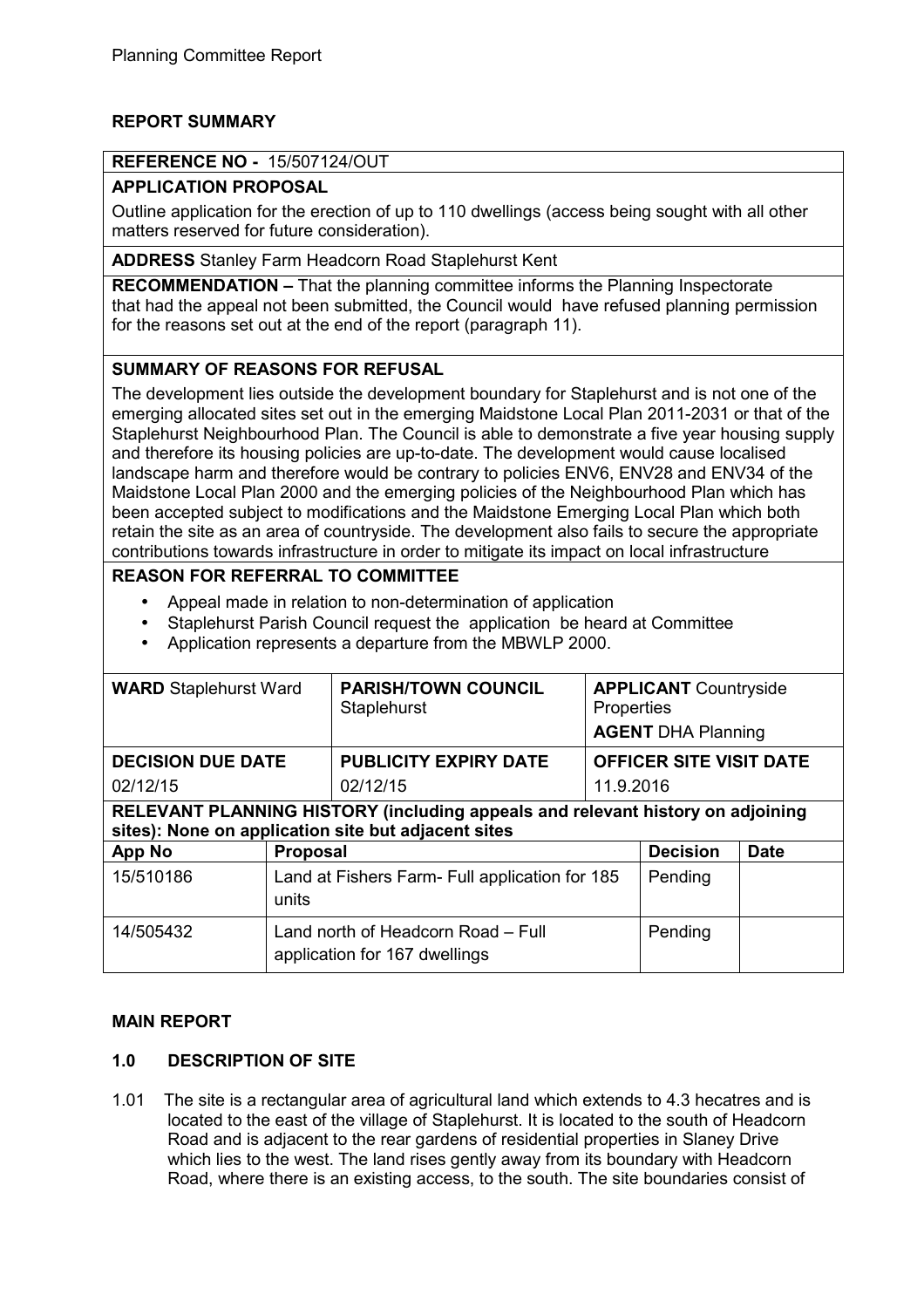mature hedging to its northern boundary with Headcorn Road with a ditch and hedging to its eastern boundary. The adjacent field to the east is included in the ownership of the applicant but not within the red line application site. This adjoining field contains a public footpath which runs from Headcorn Road in the north to the south east corner of the application site and a further footpath runs to the south of the site.

1.02 The site is within 600m of the village which is accessible via a pedestrian footpath which runs along the southern extent of Headcorn Road. To the north of the site are business units along with a bike track and sports field which are located to the north and north east respectively. To the north-west is an area of land which is allocated for housing in the emerging Maidstone Local Plan 2011-2031 and the Staplehurst Neighbourhood Plan.

# **2.0 PROPOSAL**

- 2.01 The application seeks outline planning permission for the erection of up to 110 dwellings of which 40% would be affordable units (44 dwellings) along with associated vehicular access, car parking, garaging, landscaping and amenity space. The density of this development would be about 28 dwellings per hectares. The land to the east is included within the applicant's ownership and it is proposed to provide further structural landscaping to reintroduce the former field structure of this land through further hedgerow planting.
- 2.02 The application is submitted in outline form with only the means of access to be considered at this stage. This will take the form of a simple priority junction in the north east boundary of the site with Headcorn Road. The indicative masterplan plan shows a mix of dwelling types and sizes with the primary access road running southwards down the eastern part of site connecting to a number of perimeter blocks of housing further into the site. An area of open space is to be provided within the southern part of the site to provide access to the adjoining footpath network.
- 2.03 Since April 2016 the applicant has been working with adjoining landowners, the council and KCC Highways regarding mitigation regarding potential impact on local highway network. This work has included traffic modelling and a general improvement program in relation to the Cuckold Crossroads and Staplehurst Station.

## **3.0 SUMMARY INFORMATION (based on indicative plan)**

|                          | <b>Proposed</b> |
|--------------------------|-----------------|
| Site Area (ha)           | 4.3 hectares    |
| Density                  | 28dph           |
| No. of Residential Units | 66 market       |
| No. of Affordable Units  | 44 affordable   |

## **4.0 PLANNING CONSTRAINTS**

Public Right of Way KM303 and KM304

Low Weald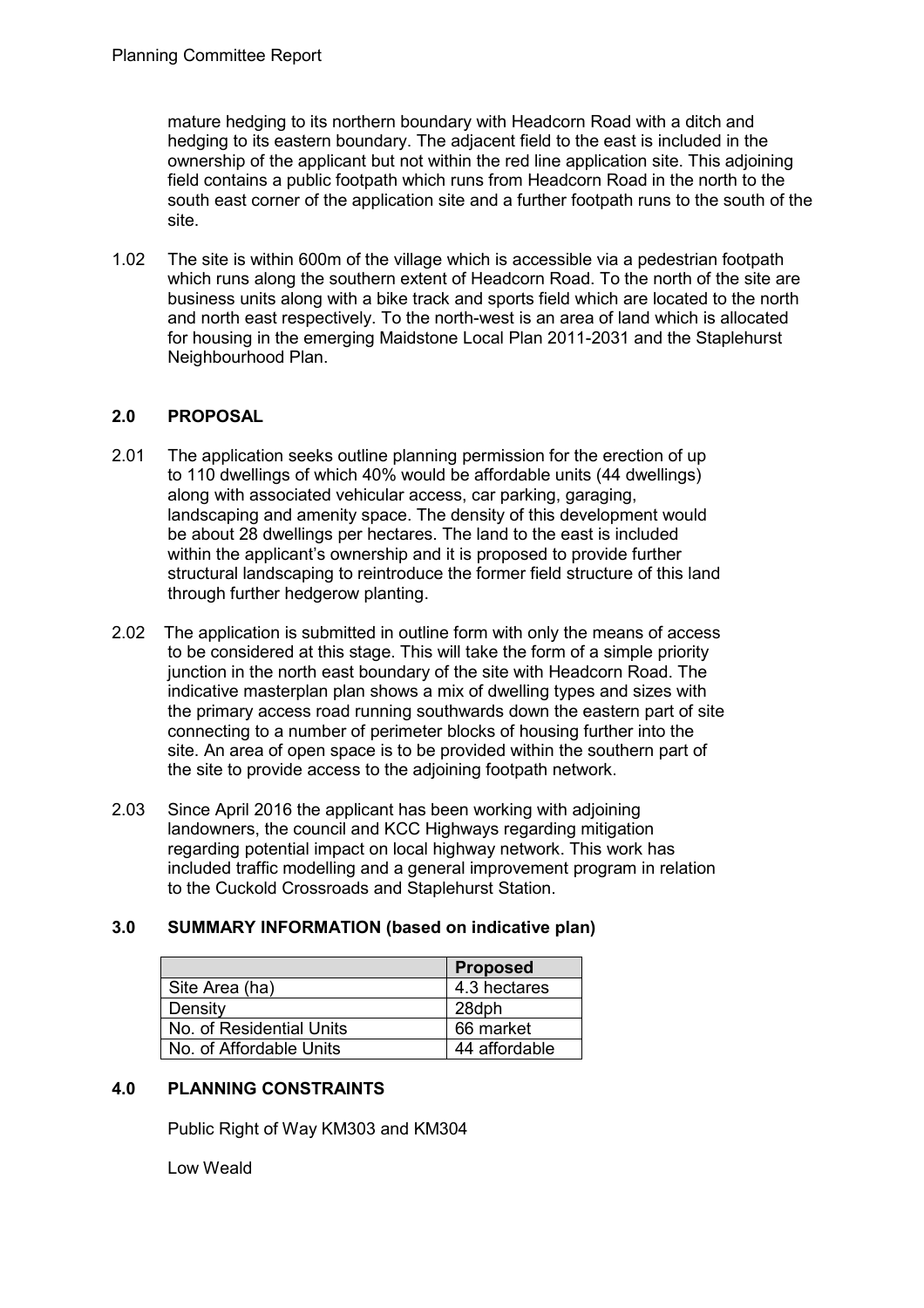# **5.0 POLICY AND OTHER CONSIDERATIONS**

- Development Plan Maidstone Borough-wide Local Plan (MBLP\_ (2000).Relevant policies ENV28, ENV34, T13 and T23.
- Affordable Housing DPD 2006
- Open space development draft local plan 2006.
- Staplehurst Neighbourhood Plan (SNP)
- The National Planning Policy Framework (NPPF) 2012
- National Planning Practice Guidance (NPPG)
- Submitted version MBLP (SVMBLP)- relevant policies SS1, SP3, H2, DM2, DM3, DM11, DM12, DM13, DM23, DM24, ID1.

# **6.0 LOCAL REPRESENTATIONS**

 This application was advertised by Site notice and in the press. Also adjoining neighbours were notified by letter.

20 letters have been received objecting to the application for the following reasons;

- Surface water run off flowing towards houses and cause flooding.
- Potential loss of access from to the adjoining farm land from the garden of properties in Slaney Road.
- These houses are not needed as people cannot afford them. Not enough affordable homes for the young people
- Inadequate infrastructure (school space, doctor surgery),
- Detract from the open countryside and takes land away from agricultural production
- Detract from the local landscape value of the area
- Add to the traffic at the Cross roads.
- Village has not enough infrastructure.
- There is not enough affordable housing.
- The development will detract from the character of the countryside and adds to the noise in the area.
- Sewerage system in the village is an issue.
- Not enough school places are available for children.
- Properties in Slaney Road will be over looked and any screening by trees will take more than 10 years to establish.
- This proposal is contrary to the NP and wishes of local people.
- This will be an intrusive development in the country side.
- There will be harm to the wildlife including bats

Since the publication of the Stage 1 Safety Audit, the proposed suite of highway improvements were released for further public consultation on the  $28<sup>th</sup>$  July 2016. As a result of this exercise 16 further public comments have been received from members of the public. The further comments can be summarised as follows;

- Highway safety issues not considered to have been resolved.
- A229 a main route with HGV traffic lanes not adequate
- Effects of Travel plan not credible
- Removal of crossing and footpath from main route to primary school is a safety hazard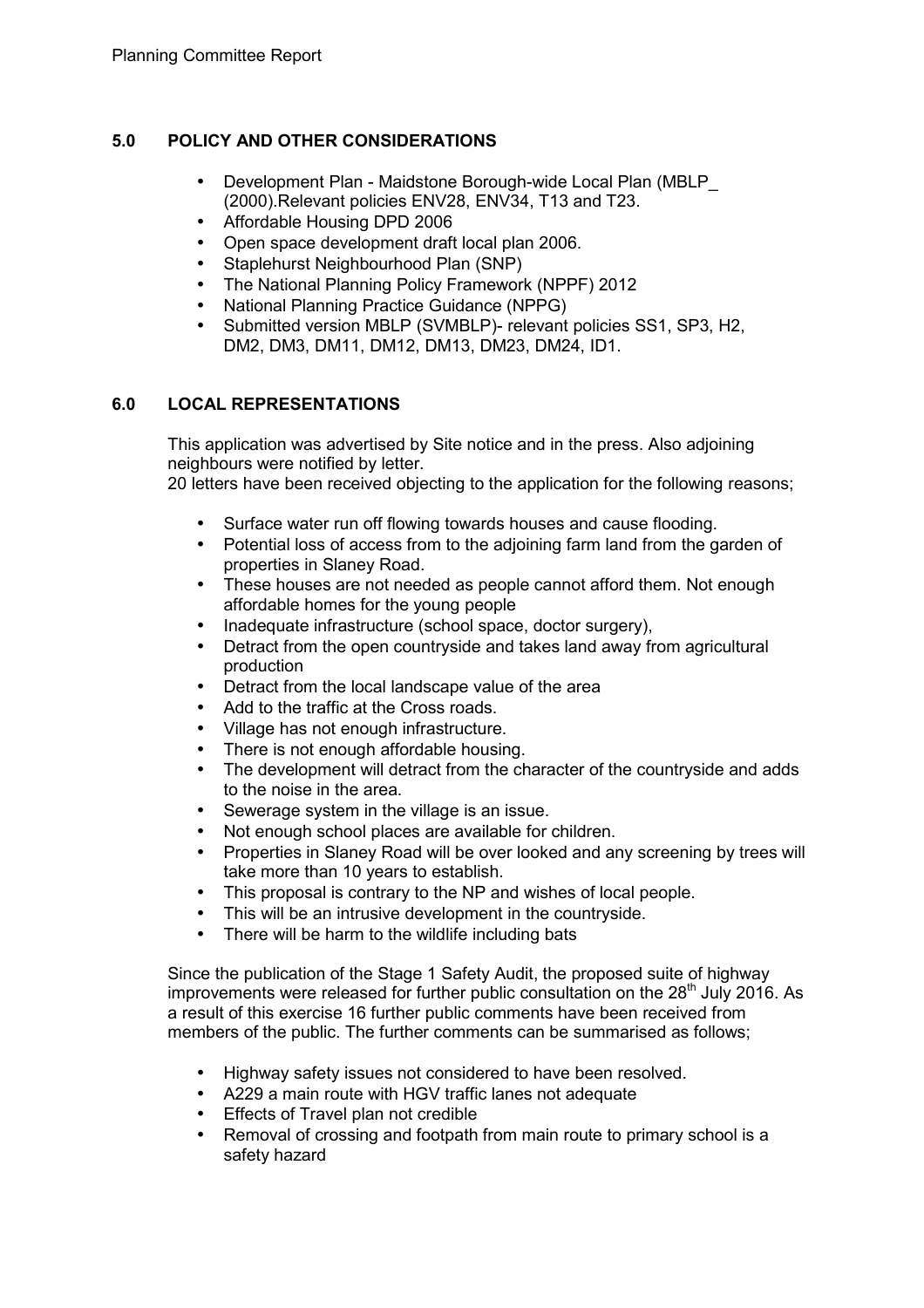- Site not in emerging local plan or neighbourhood plan will add to congestion caused by allocated sites
- Narrowing of footpath contrary to Equalities Act and use by disabled people
- Congestion traffic modelling underestimates existing issue and fails to account for growth elsewhere in area

## **7.0 CONSULTATIONS**

## 7.1 **Staplehurst Parish Council**

- Concerns regarding expected increase in traffic would put a further strain on Headcorn Road and crossroads;
- Site is unsustainable; the area was known to flooding; there were issues with existing sewage problems in the vicinity
- Lack of access to the centre of the village other than via Headcorn Road following the recently submitted amendment to remove the footpath link to the High Street exiting opposite The Bower
- No children's play area was planned on the site.
- The site is neither in the Staplehurst Neighbourhood Plan nor in the MBC Local Plan.
- For all of these reasons Councillors voted to recommend REFUSAL and wish the application be referred to MBC Planning Committee.

## After further Highway information

- Issues regarding narrowness of lane widths having regard to main HGV routes
- Narrowness of footpaths and equalities act
- Proposed location of bus stops and crossing gave cause for concern
- 5% reduction in travel untested and uncertain
- Failed to take account of the SNP and the promotion of safer walking route
- Proposals did not change the Parish's original position of refusal for the three applications, including Stanley Farm

## 7.2 **KCC Sustainable Urban Drainage System**

- Confirmed existing ditch is online of a watercourse and therefore recommend a strategy is developed based on surface water storage offline
- Satisfied that the development can manage its own surface water flows adequately using the noted combinations of detention basins and area of permeable surfacing
- No objections subject to conditions regarding design and maintenance of sustainable urban drainage scheme.

#### 7.3 **KCC Archaeology**

Has no objection subject to the imposition of an appropriately worded planning condition regarding implementation of archaeological field evaluation prior to commencement of development.

#### 7.4 **Mid Kent Environmental Health**

Has no objection subject to the imposition of planning conditions regarding sustainable transport welcome packs for residents, air quality and condition regarding if in the event contamination was found. :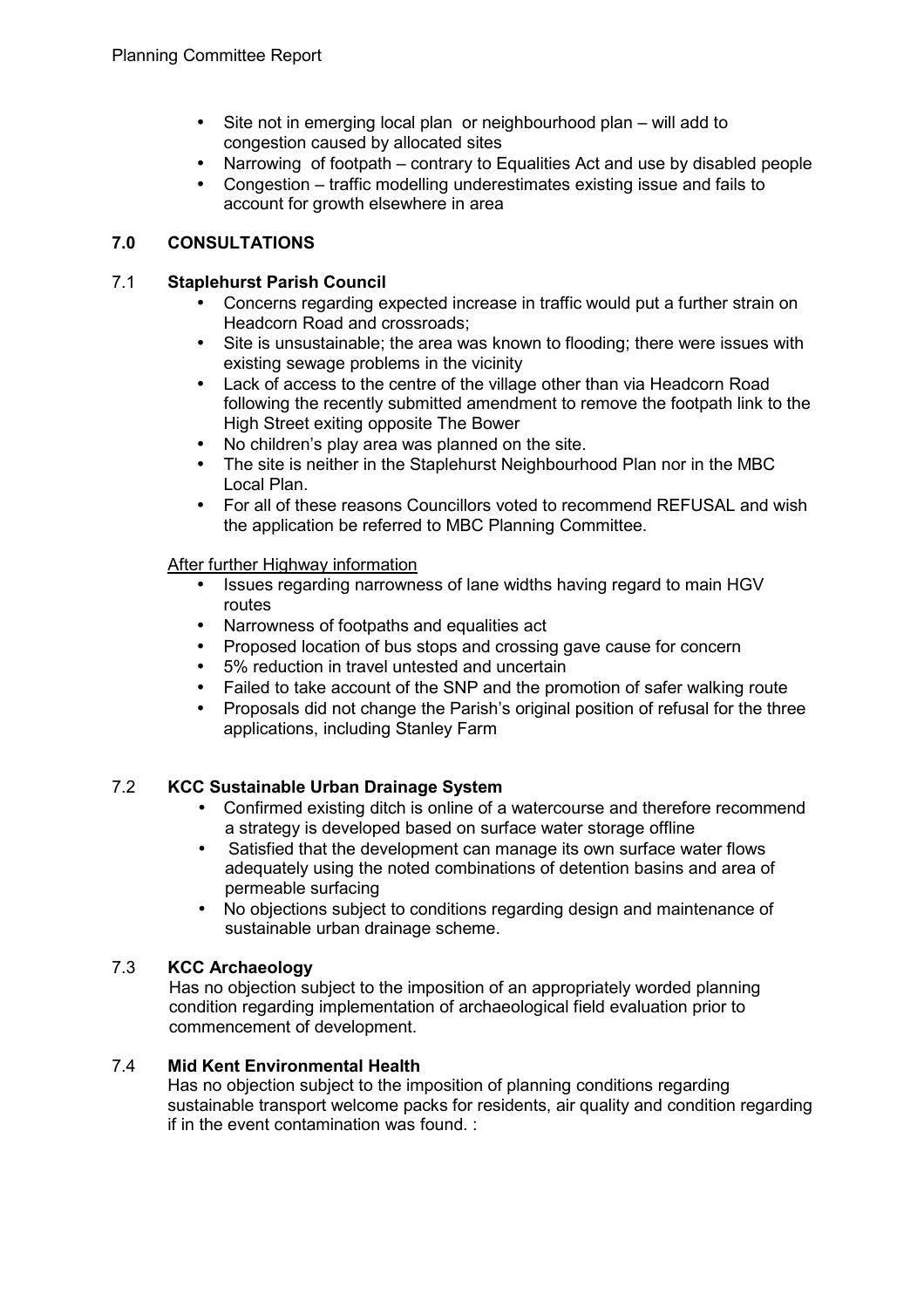## 7.5 **NHS property Services**

There is an identified need for contributions to support the delivery of investments highlighted within the Strategic Service Development Plan. Staplehurst Health Centre is within 1km of the site and the developer would be expected to pay contributions towards the extension/upgrade of the surgery as per the NHS West Kent Formulae which was calculated at £55,598 (excluding the proposed social housing)

## 7.6 **Southern Water**

Following initial investigations, there is currently inadequate capacity in the local network to provide foul sewage disposal to service the proposed development. Additional off site sewers, or improvements to existing sewers, will be required to provide sufficient capacity to service the development. Section 98 of the Water Industry 1991 provides a legal mechanism through which the appropriate infrastructure can be requested (by the developer) and provided to drain to the specific location. They advise should planning consent be granted, the developer should enter into a formal agreement with Southern Water to provide the necessary infrastructure.

## 7.7 **KCC PROW & Access Service**

No objections. Comments upon the master plan which propose pedestrian link to village and school using existing Public Rights of Way KM303 and KM304. KCC consider the current surfacing and width of these routes are of insufficient standard and would request Section 106 contribution towards off-site improvements to the surfacing and condition of the route which would be in the region of £26,400

## 7.8 **KCC Highways**

- 1. No objection in respect of development itself subject to conditions and off-site highway works.
- 2. Objection raised in respect of the cumulative impact of development on the crossroads in the centre of the village – specifically in relation to congestion/traffic impact and highway safety issues.

#### 7.9 **Environmental Agency**

This application site has a low environmental risk. No objections

#### 7.10 **MBC Housing**

No objections. Advice provided in respect of 40% affordable provision and preferred mix of affordable housing units in terms of unit size and tenure.

## 7.11 **Heritage, Landscaping and Design**

Comments regarding the location of the site within the Staplehurst Low Weald area(44) of the Maidstone Landscape Character Assessment and with the principles of the Landscape and Visual Impact Assessment, dated August 2015, produced by Barton Willmore, are considered acceptable.. Despite the fact that no arboricultural information appears to have been provided by the applicant, the indicative layout suggests that there are unlikely to be any arboricultural constraints. Conditions suggested in respect of tree issues.

#### 7.12 **UK Networks**

No objections to the proposed works.

## 7.13 **Rural Planning Agricultural Consultant**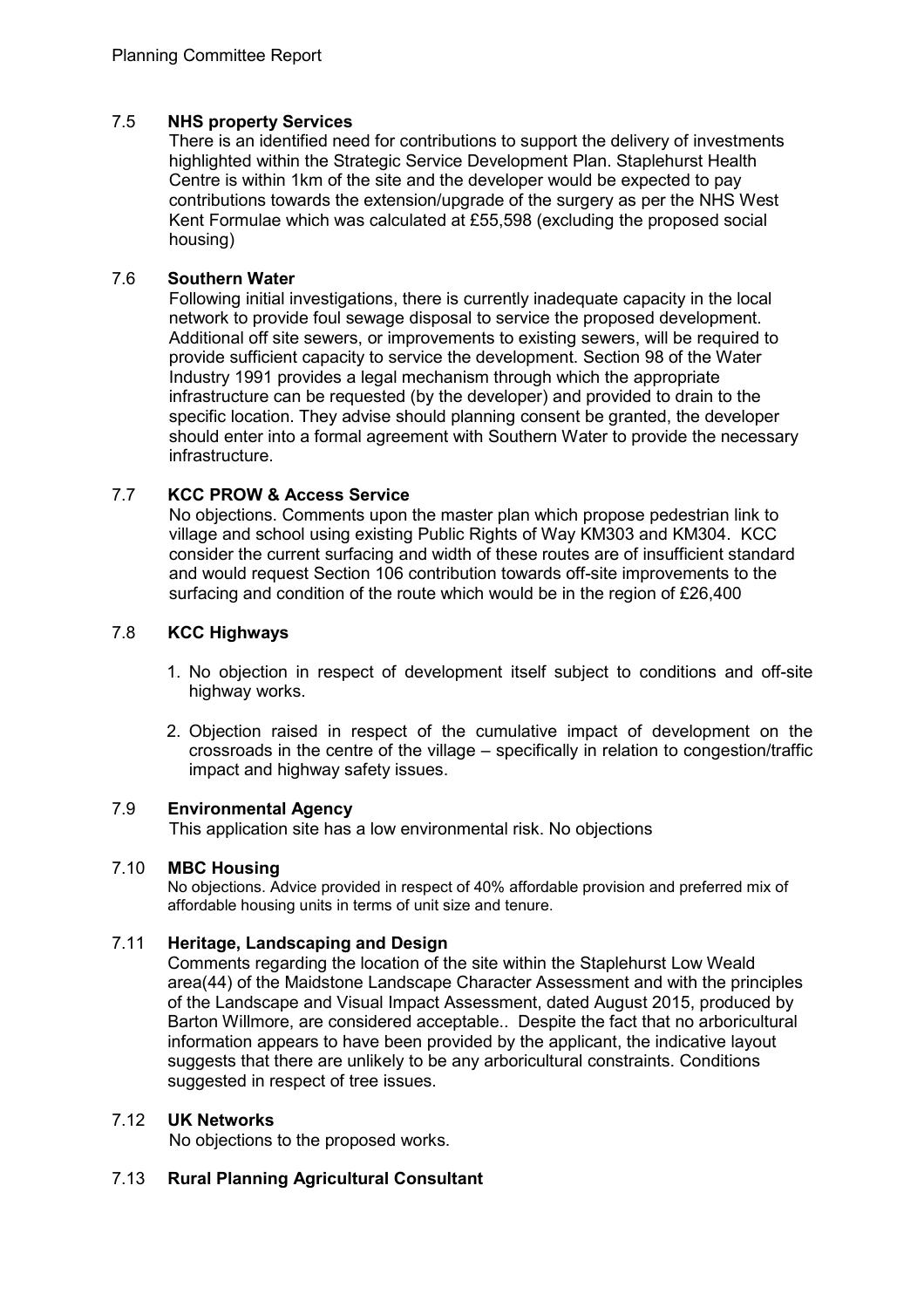It is doubtful that the land will fall within BMV land category and does not consider that the loss of agricultural land would form a determining issue in this instance.

## 7.14 **KCC Ecology**

KCC consider the applicant to have a good understanding of the protected/notable species present on site. No objections subject to appropriate mitigation and enhancements.

### 7.15 **KCC Development Contributions**

Have assessed the potential impact on infrastructure and have no objections subject to securing contributions relating to Primary and Secondary Education, Community, Youth services, Library, Elderly care and contribution towards Broadband connection

## **8.0 BACKGROUND PAPERS AND PLANS**

- Application form
- 21953A 42A Site plan
- 21953-210 Rev K Site Location Plan
- Geo-environmental Desk Study Report August 2015
- Travel Plan report March 2016
- Archaeology Report August 2015
- Phase 1 Habitat Survey August 2015
- Phase 2 Ecological survey and assessment August 2015
- Great Crested Newt Survey August 2015
- Planning Statement August 2015
- Design and access Statement. August 2015
- Tree survey Report and drawing TSP1April 2015
- Flood Risk Assessment by WERW July 2015
- 21953A 110J indicative plan site lay out plan
- 10894-T01 Rev P2 Detailed drawing proposed access design
- 10894-T02 Rev P2Visibility Splay
- 10894-T05 Rev P1 Vehicular Swept Path Analysis
- 10894-T06 Rev P1Vehicular Swept Path Analysis
- 10894-T04 Rev P1Traffic calming
- Transport Assessment August 2015 JSl/10894/A
- Topographical survey SURV1824
- Landscape and visual Impact Assessment August 2015 and attached drawing figure 1, 2, 3, 4, 5 and Landscape and Visual Opportunities and Constraints/ Development Principles Plan
- 21953A 370A Aerial Perspective
- Further Junction capacity assessment and results December 2015
- Stage 1 Road Safety Audit 2016
- Traffic Capacity Modelling Note
- Concept Highway Plan
- Technical Note 1 and 2
- Addendum Technical Note
- Designers and Auditors Response

#### **9.0 APPRAISAL**

**Principle of Development**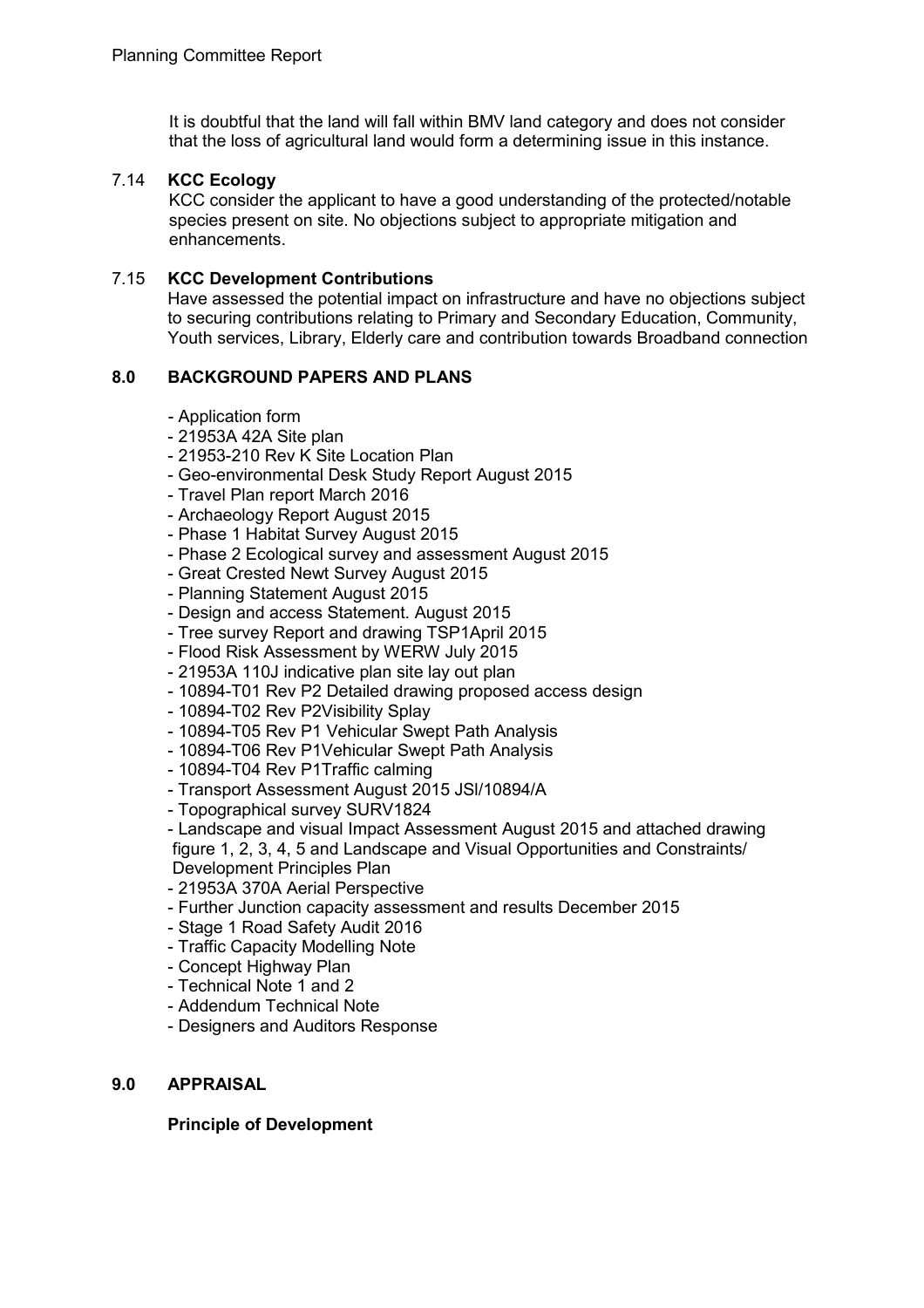- 9.01 Section 38(6) of the Planning and Compulsory Purchase Act 2004 requires that all planning applications must be determined in accordance with the Development Plan unless other material considerations indicate otherwise
- 9.02 The site is outside but abuts the eastern part of the settlement boundary of Staplehurst which was defined by the MBLP 2000 and thus in development plan terms is classified as countryside which is subject to policy ENV28 of the MBLP. This policy restricts development in these areas to specific types of development and its policy aim is to protect the character of the countryside. This policy is subject to the implementation policies of the NPPF which state the weight to be given to such a policy should be determined by its consistency with the policies of the framework. It is considered the main thrust of the policy is consistent with the NPPF in terms of its role in conserving or enhancing the character of the countryside which aligns with one of the core principles of the NPPF in protecting the intrinsic beauty of the countryside. The site also lies with the Low Weald which is a special landscape area as protected by policy ENV34 of the Local Plan 2000 and particular attention will be given to the protection and scenic quality of the area. This protection is continued in policy SP17 of the Emerging Local Plan.
- 9.03 Whist the environmental role of ENV28 is consistent with the framework it is acknowledged that these boundaries will be required to be breached in order for the council to meet its objectively assessed needs over the forthcoming plan period. This is to be met through the implementation of the housing strategy which is contained within the SVMBLP which will be delivered through a number of allocated housing sites throughout the Borough. It is also acknowledged that these sites are, on the most part, located outside of the settlement boundaries set in the 2000 local plan and therefore in locations where it is clear that these development boundaries will need to be adapted to accommodate these new housing allocations, it is accepted the weight to be afforded to ENV28 as a restraint policy will diminish as a result.
- 9.04 In the case of Staplehurst, the council has considered 18 potential housing sites under its SHLAA process, one of which one was Stanley Farm and this was discounted on account of the impact of development on the character of the locality. The SVMBLP proposes three housing allocations in Staplehurst including Fishers Farm (H1-50), which lies to the north-west and Hen and Duckhurst Farm (H1-49) and Henhurst Farm (H1-51) which are both located to the western edge of the village. This housing delivery forms an integral part of the emerging strategy for Staplehurst which is set out in policies SP5 and SP10 of the SVMBLP. This strategy and approach to the future growth of the village has been subject to consultation under Regulation 18 version which was published for public consultation in March 2014, a partial and additional Regulation 18 document published in October 2015. The Regulation 19 version which was published in February 2016 has now been submitted for examination which is taking place between October-December 2016.
- 9.05 The application site at Stanley Farm, has been considered as part of the above process, but was considered to perform less well against the chosen sites to the North East and West of the village on account of its further projection into the countryside to the east and its impact on the character of the locality. Consequently, it is shown as remaining outside of the village settlement in the emerging plan and is restricted to an area of countryside over the future plan period. It is therefore necessary to consider two issues in relation to the proposals, firstly whether there are any material considerations that would justify a departure from the development plan and whether the need for the development would outweigh any harm that would arise from the development. The issue of harm will be addressed later in this report.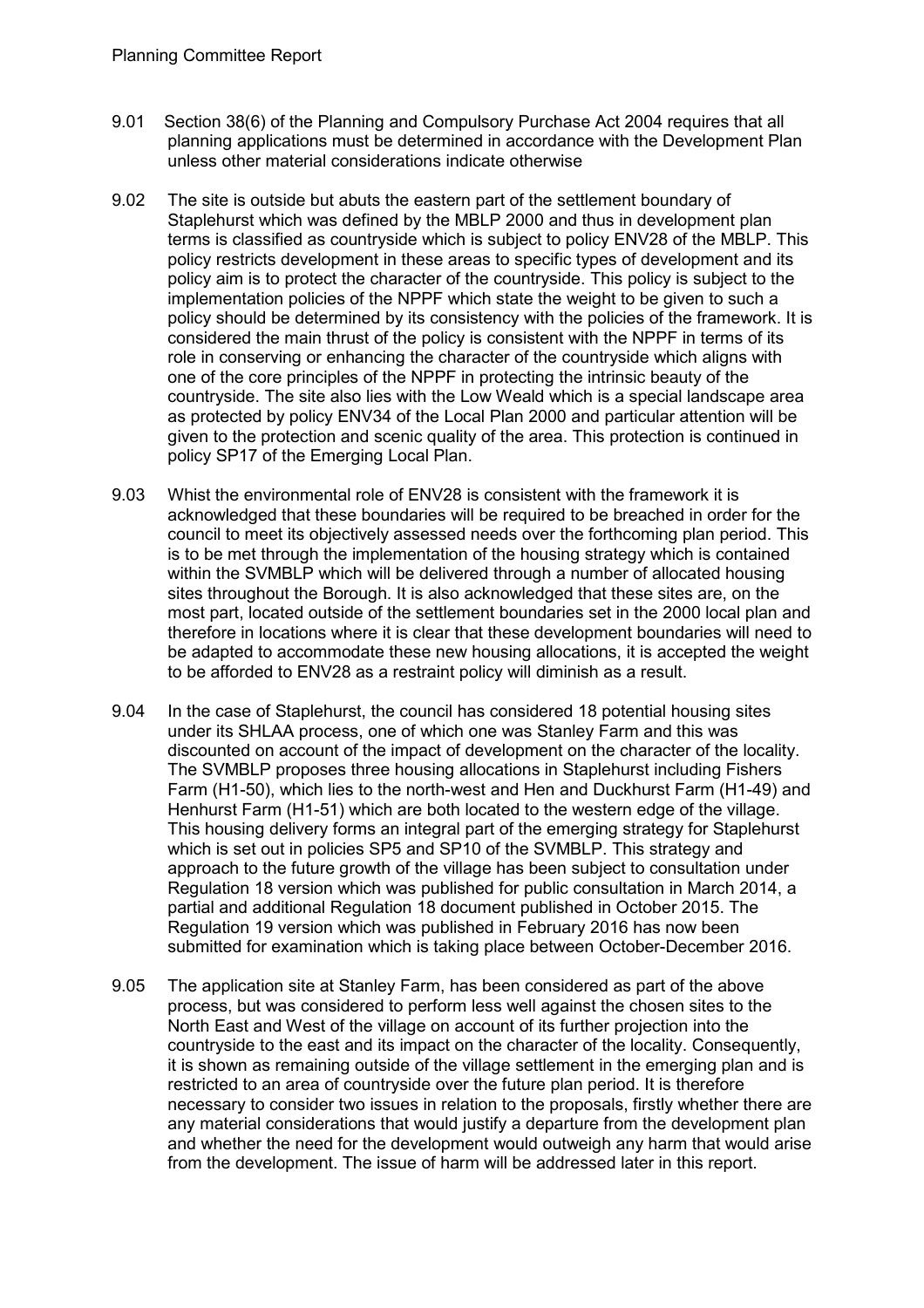- 9.06 The applicant has put forward a case which is predicated on a lack of five year housing supply (this is due to the submission of the application in 2015) which may have introduced a different policy context on the basis the council's policies are outof-date on account of paragraph 49 of the NPPF. However, following the submission of the Maidstone Local Plan 2011-2031, it is the council's position that it is able to demonstrate a five year housing supply having regard to paragraph 47 of the NPPF and its role as a material consideration in decision making.
- 9.07 Paragraph 47 states that Councils should;

'*identify and update annually a supply of specific deliverable sites sufficient to provide five years' worth of housing against their housing requirements with an additional buffer of 5% (moved forward from later in the plan period) to ensure choice and competition in the market for land. Where there has been a record of persistent under delivery of housing, local planning authorities should increase the buffer to 20% (moved forward from later in the plan period) to provide a realistic prospect of achieving the planned supply and to ensure choice and competition in the market for land;'* 

- 9.08 The Council has undertaken a Strategic Housing Market Assessment (SHMA) which was completed in January 2014. This work was commissioned jointly with Ashford and Tonbridge and Malling Borough Councils. A key purpose of the SHMA is to quantify how many new homes are needed in the borough for the 20 year period of the emerging Local Plan (2011 -31). The SHMA (January 2014) found that there is the objectively assessed need (OAN) for some 19, 600 additional new homes over this period which was agreed by Cabinet in January 2014. Following the publication of updated population projections by the Office of National Statistics in May, the three authorities commissioned an addendum to the SHMA. The outcome of this focused update, dated August 2014, is a refined objectively assessed need figure of 18,600 dwellings. This revised figure was agreed by Cabinet in September 2014. Since that date revised household projection figures have been published by the Government and as a result the SHMA has been re-assessed. At the meeting of the Strategic Planning, Sustainability and Transport Committee on 9 June 2015, Councillors agreed a new OAN figure of 18,560 dwellings.
- 9.09 The new Local Plan has advanced and was submitted to the Secretary of State for examination on the 20 May 2016. Examination has commenced and is expected to run until early December 2016. The Plan allocates housing sites considered to be in the most appropriate locations for the Borough to meet the OAN figure and allows the Council to demonstrate a 5 year supply of deliverable housing sites.
- 9.10 The yearly housing land supply monitoring carried out at 1 April 2016 calculated the supply of housing, assessed extant permissions, took account of existing under delivery and the expected delivery of housing. A 5% reduction from current housing supply was applied to account for permissions which expire without implementation. In conformity with the NPPF paragraph 47, a 5% buffer was applied to the OAN. The monitoring demonstrates the council has a 5.12 year supply of housing assessed against the OAN of 18,560 dwellings.
- 9.11 The recent appeal at Ham Lane and its commentary on the council's five year supply position is noted, but it should be recognised this is only one appeal decision and the inspector is this case did not fully test the appellant's evidence on the five year position as he found the appeal development to be otherwise acceptable and not solely reliant on the lack of a five year supply. It is considered the council's case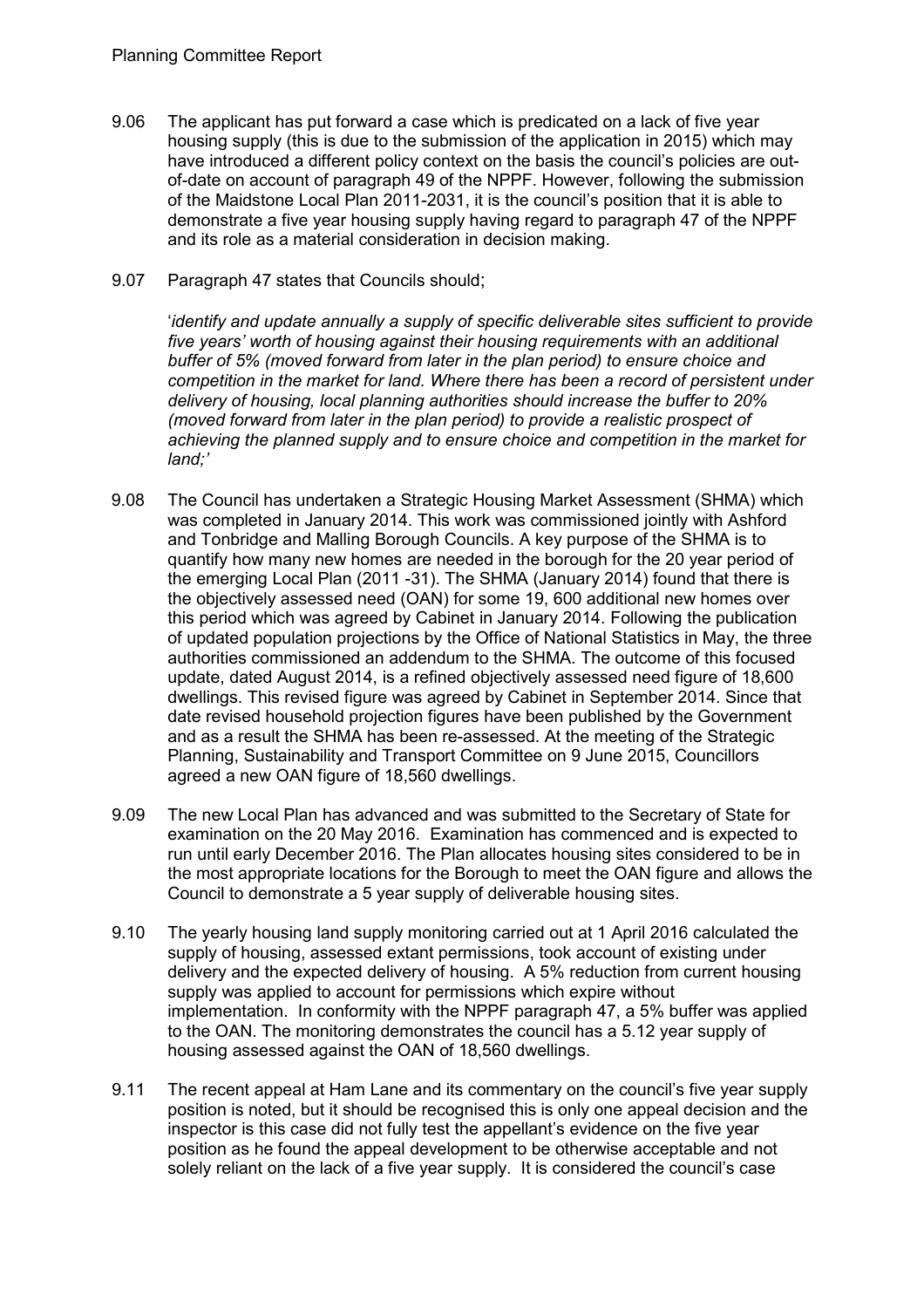remains justified on this point, particularly as those allocations counted in the five year supply are continuing to come forward and in some cases approved by the council.

- 9.12 Therefore, having regard to this position, the development would be contrary to policy ENV28 of the adopted Local Plan, a position which is reinforced by the policy approach of the emerging neighbourhood plan and the local plan both which seek to maintain the application as an area of countryside whilst delivering the housing requirements on other sites within the village. These are matters which will weigh against the development in planning terms and whilst it is clear this position would indicative the development is unacceptable in principle, it is pertinent to assess whether there are any other material considerations that would outweigh this policy conflict.
- 9.13 The applicant has indicated that even if the council can demonstrate a five year supply then the development would still represent sustainable development as defined by the NPPF and should be approved on the basis the housing targets are a minimum and this would form a material consideration that would justify the development. However, it is considered the NPPF does not alter the plan-led system, indeed paragraph 14 of the NPPF reinforces this position in respect of the presumption in favour of sustainable development and on the basis there is unjustified harm, which will be set out below, this is not considered to be a circumstance that would justify a departure from the development plan,.
- 9.14 The development also needs to be seen within the context of the neighbourhood plan and the overall localism agenda which is a material consideration in this application. Paragraph 216 of the NPPF states weight can be given to emerging plans subject to the stage they are at in the adoption process, the absence of any unresolved objections to the policies within the plan and the consistency of the policies with that of the framework. The Staplehurst Neighbourhood Plan (SNP )has recently passed through its formal examination and the examiner confirmed the plan can proceed to referendum (subject to modification). As such, this is also a material consideration and significant weight can be given to this emerging plan having regard to its stage in the adoption process. Of particular relevance to this application, is the approach of the SNP to housing delivery. The plan contains two housing allocations which align with policy SP10 of the submitted MBLP and show the application site beyond the limits of the settlement, in an area annotated as 'protected open land'. The site was also considered as a housing allocation within the SNP up until the land was removed from the plan in February 2014.
- 9.15 Thus, both in relation to adopted and emerging policy the application site falls within a countryside policy area to which a priority is placed upon the protection of the character of the countryside and to which there is a presumption against new development of the type proposed by the application. This point is amplified by the further protection offered by Policy ENV34 which placed a higher degree of protection to the landscape on account of its location with the Low Weald, a special landscape area and landscape of local value.
- 9.16 Furthermore, the site is located on one of the main routes into the village and therefore presents a more sensitive environment to which new development is proposed. It is a further pertinent point that whilst the settlement boundary is proposed to be altered in other parts of the village, the settlement boundary is consistent on the part of Stanley Farm, both in terms of the adopted plan and the two emerging plans which will, in time form the development plan for the area. It is also a key point that the housing needs of the village will be delivered through the other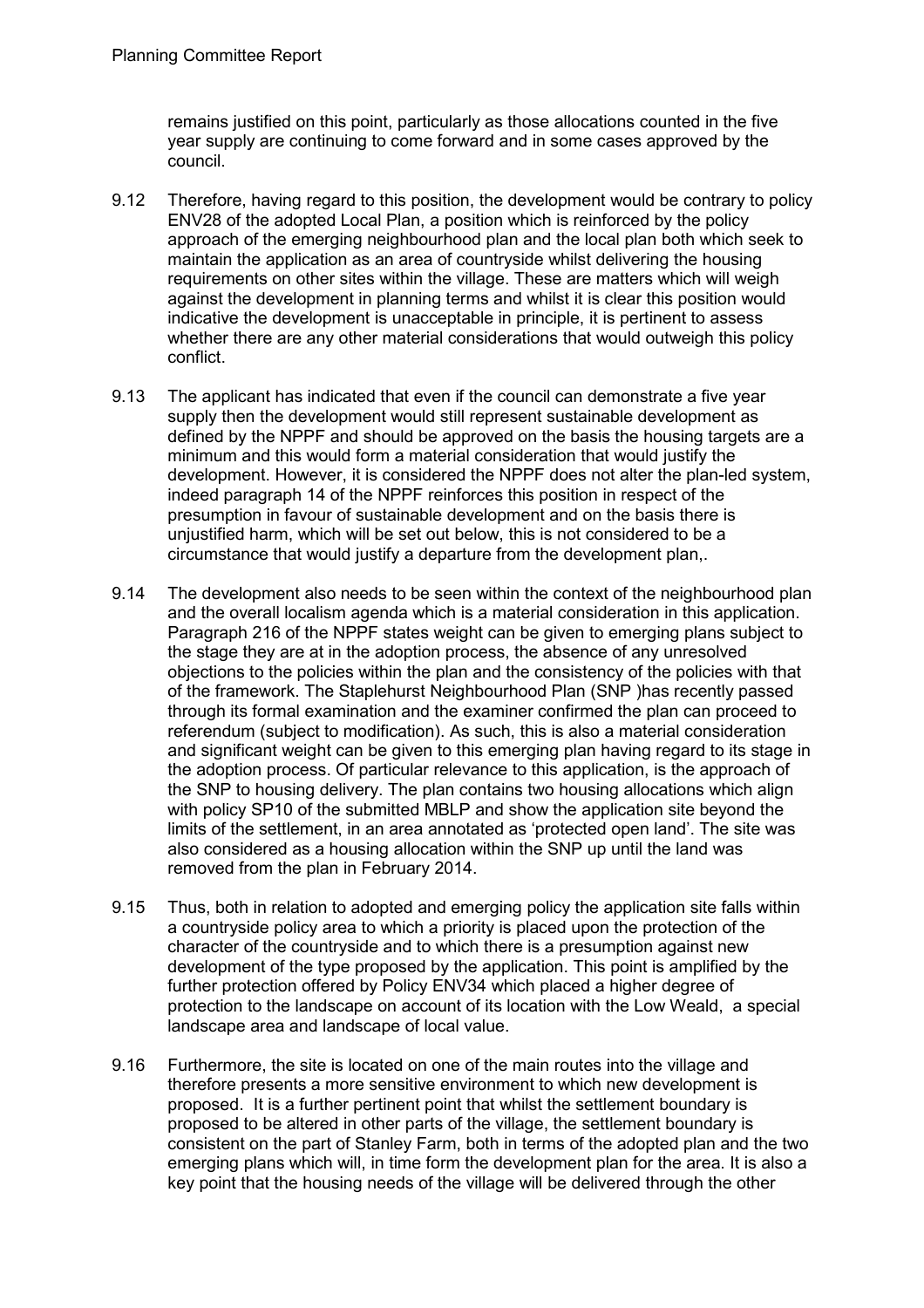sites, a level of growth which is considered to be sustinable in relation to the village and the level of local infarstructure. The boundary is still consdiered to fulfill a useful purpose in protecting the setting of the village in this location, on a prominent approach, and the character of the countryside and thus the role of ENV28 of the MBWLP can still be given full weight in this regard. Therefore, the development would be contrary to policy ENV28 and the emerging policies of the SNP and the SVMBLP.

## **Visual Impact**

- 9.17 The application is supported by a Landscape and Visual Impact Assessment (LVIA) (including a landscape strategy plan) which considers the character of the site, its landscape sensitivity and likely impact of the development in terms of visual and landscape effects. This report acknowledges the role of policy ENV28 and emerging policy SP17 of the MBLP. The report assesses the existing character of the site and the baseline conditions including the surrounding context of the site and uses. This included consideration of the location of the site within the special character area of the Low Weald. The report then proceeded to undertake a visual appraisal and the likely landscape and visual effects of the development.
- 9.18 The report recommended a number of landscape principles which is reflected in the landscape strategy plan, which includes the retention of hedgerows, trees and the existing ditch and vegetation on the eastern boundary along with additional planting. The report concludes a minor adverse significance of effect but as the landscape enhancements mature is likely result in a minor beneficial effect on the landscape character area. It identifies a number of residential properties that lies adjacent to the site that will suffer a major or moderate effect but beyond this no other residential property will be affected. The report predicted that the users of the adjacent PROW's will suffer a major adverse to moderate significant of effect with a moderate to minor adverse effect of users of Headcorn Road with this diminishing the closer to Staplehurst.
- 9.19 The Council's Landscape Officer has reviewed this document and referred to the Staplehurst Low Weald Classification and the Maidstone Landscape Capacity Study: Site Assessment that was carried out as part of the emerging plan evidence base. This latter report concluded that the area had a low Landscape Sensitivity, a moderate visual sensitivity and concluded the site had some capacity for medium density housing and that it relates well to the residential extent of Staplehurst. The MBC officer considers the principles of the LVIA were acceptable and that the Landscape Strategy plan broadly follows the key principles that were established within the suite of MBC landscape studies. However, whilst this initial assessment was made through the local plan process, it is recognised the site lies beyond the development and within a special landscape area, the Low Weald, where there is a particular policy aim to protect the landscape value of the area.
- 9.20 It is clear from the MBC landscape reports and views of the landscape officer that the landscape impact at a strategic level is limited and that the site is mostly absent in longer range views. It is however a pertinent point that these reports were undertaken as part of a general assessment of the opportunities for delivering sustainable housing growth within the village at a strategic level which would allow the council to determine the most appropriate sites for allocation. The LVIA is a more focused document dealing with the landscape and visual impact of the development alone and considers the development at the both the completion stage and once landscaping mitigation has matured. Having regard to both the local plan evidence base and the LVIA, it is accepted that the landscape visual effects are that of a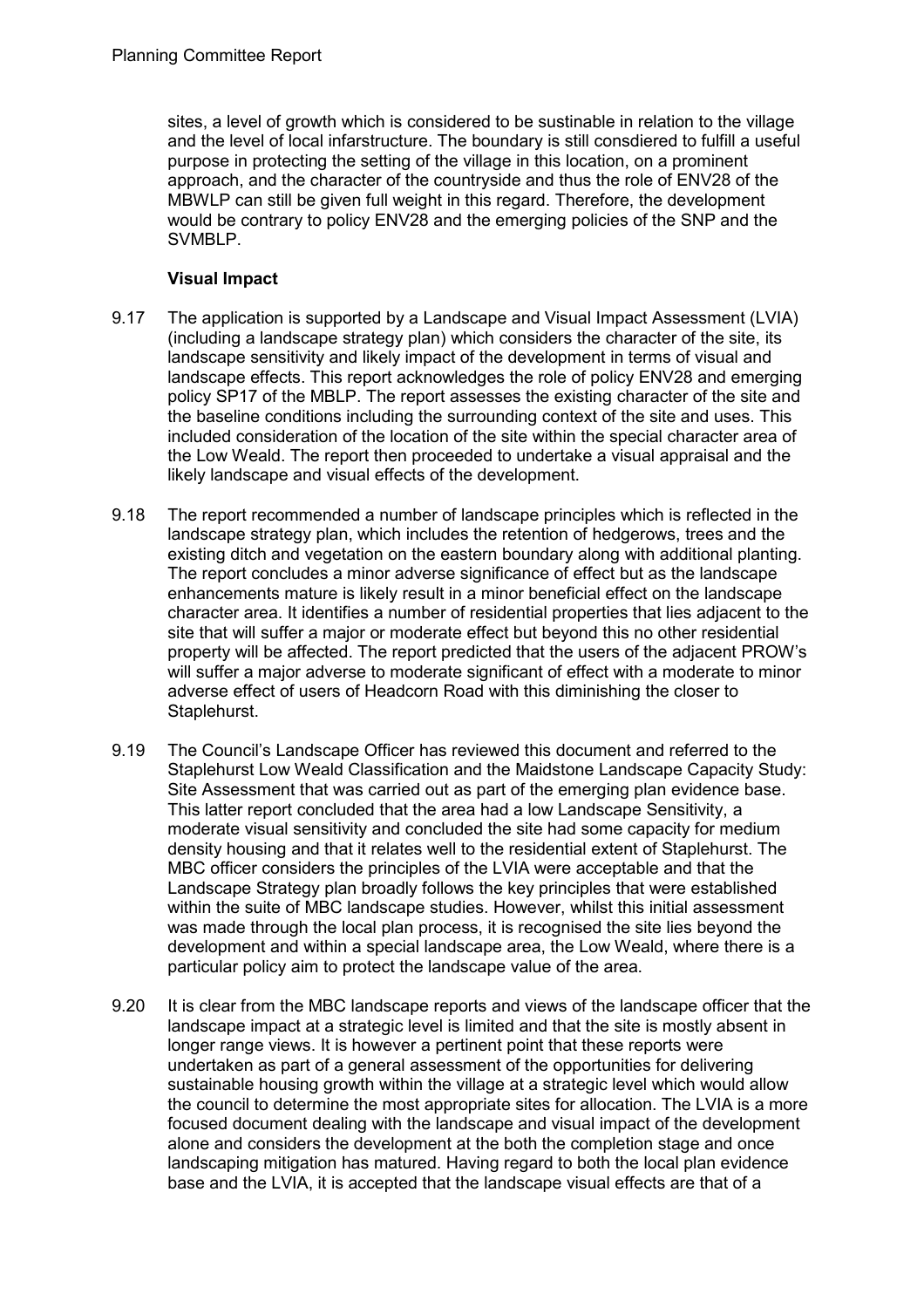localised impact but those which would alter the character of the countryside in this location and the value of the site as part of the setting to the village particularly its location on one of the main approach roads to the village centre. The proximity of public rights of way adjacent to the site and the location of the site on this main route into the village creates a more sensitive context to new development particularly in combination with the allocated sites to the north west.

- 9.21 The creation of a new access, which will be facilitated by a removal of 76m of hedgerow would be contrary to policy ENV6 which seeks to retain hedgerows which contribute to the landscape character of the area. Furthermore, greater visibility of development during winter months and visibility of the two storey built development from local footpath networks will result in development which will have a harmful impact both in terms of physical impact and perception of urbanising effects on the countryside. The LVIA did acknowledge this visibility, stating that there would be a moderate adverse impact on users of Headcorn Road and those users of the adjacent footpath network and a minor adverse impact for users of the sports ground and golf course, locations where the development will be most visible.
- 9.22 Whilst, at a strategic policy level the evidence base for the emerging plan considered the site to have potential for housing, this was as part of a formal process for informing a future strategy for the Borough. The development will also cause localised adverse harm, which will adversely harm the character of the countryside contrary to ENV28, the SNP and policies SP17 of the SVMBLP

## **Residential Amenity**

9.23 Residential properties to the west would be separated from the application site by the existing boundary hedge and back garden of properties in Slaney Road. The indicative plan shows any dwellings would not be sited in such close proximity or orientation that harm the amenities of the occupiers of houses to the west or the amenities of the future occupiers of this development. Whilst the site layout plan is indicative at this stage, it shows the closest proposed properties backing onto the adjacent properties on and with long rear gardens. Therefore, there is sufficient certainty that any detailed scheme could protect the amenities of existing properties. Whilst concern has been raised regarding the impact on outlook and loss of views, this matter is not a planning consideration which could be taken into account in the decision making process. In terms of the amenities of future occupiers of the new development, it is also considered the development could achieve an acceptable level of amenity for future occupiers. On this basis the development would accord with the core principles of the NPPF and the SVMBLP.

## **Highways/Transport Matters**

#### *Access*

9.24 There would be a single vehicular access onto Headcorn Road (in the form of a priority side road junction) at the north eastern part of the site with pedestrian/cycle links shown running parallel (but within the application site) to Headcorn Road. Kent Highway Services (KHS) raise no objections to the access point, or its safety.

#### *Cumulative Traffic*

9.25 A transport assessment (TA) has been submitted which has been assessed by KHS. The trip generation from the development is expected to result in 62 movements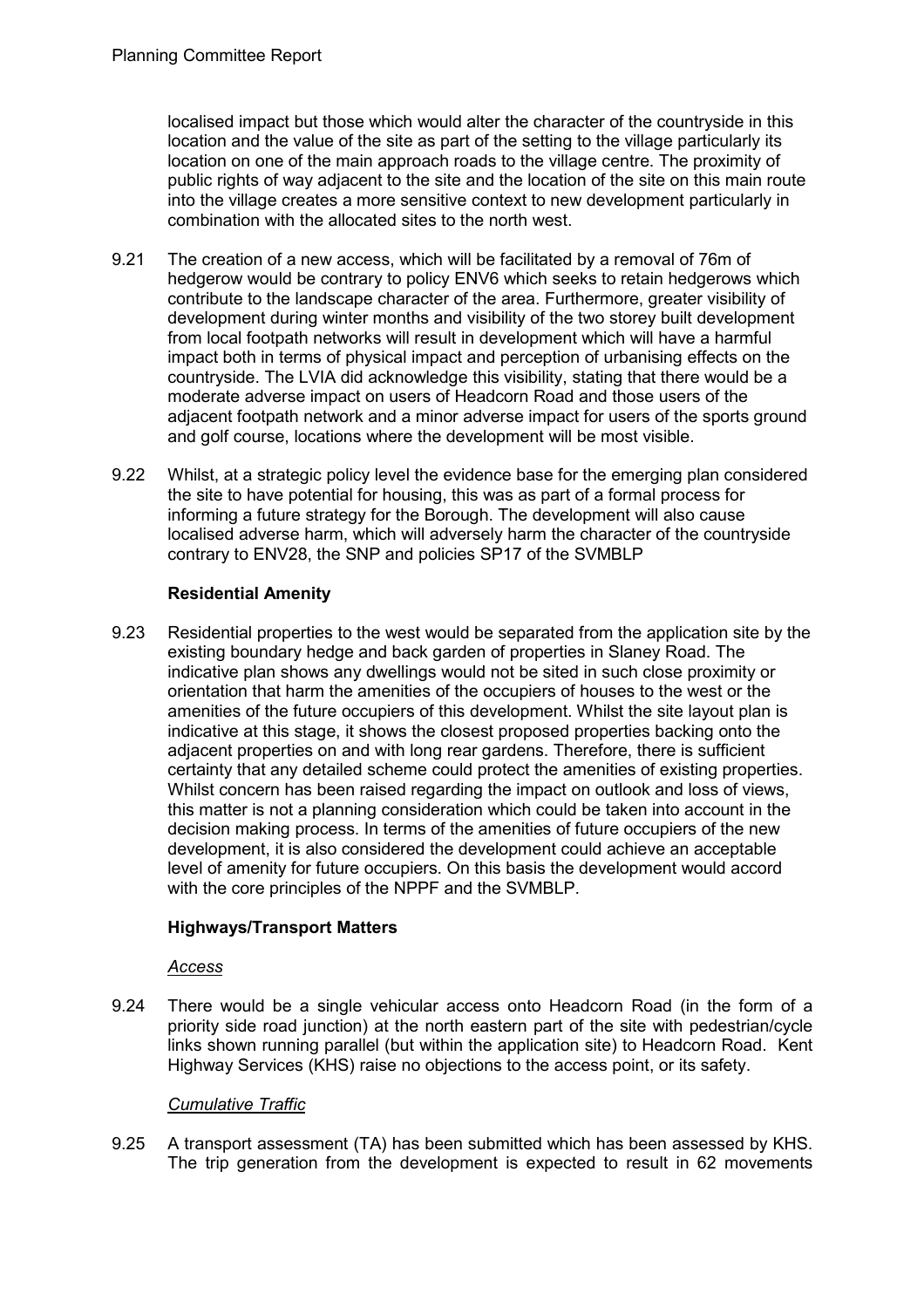during the AM peak (8am to 9am) and 64 in PM peak (5pm to 6pm). This is an average of between 1-2 movements per minute in both the AM and PM peak.

- 9.26 The TA demonstrates that the traffic for this development alone would not take the signalised crossroads in the centre of the village over capacity. However, a cumulative assessment of planning applications and allocated sites within the submitted Local Plan of which one at 'Hen & Duckhurst Farm' for 250 houses has a resolution to approve at Planning Committee would take the junction over desirable capacity (which is 90% saturation). Whilst this is not above the theoretical capacity (100%), KHS have raised 'holding objections' and consider that it is necessary to ensure mitigation to this junction based on the cumulative impact. On this basis, lengthy discussions have been carried out with KHS and the developers. The costs would be divided between developments that come forward in the village.
- 9.27 Table 1 below illustrates the impact upon the junction if no physical changes were made (but includes a 10% reduction in development traffic by use of Travel Plans, which is discussed in more detail at paragraph 9.31 below.) This uses the most recent traffic modelling data produced by the Department for Transport (TEMPro 7.0: July 2016). This shows that 3 arms would operate above desirable capacity (90% saturation) in the AM and PM peaks and one arm would be above theoretical capacity (100%) in the PM peak.
- 9.28 Table 2 shows the impact excluding this application on the basis that Members may wish to know these results as this site is recommended for refusal, and is not within the draft Local Plan or Neighbourhood Plan. Should Members agree with the recommendation then the results with this site excluded are shown below, which shows that 3 arms would operate above desirable capacity (90% saturation) in the AM and PM peaks but none above theoretical capacity (100%).It must be noted that the application is subject to an appeal and an Inspector could find the development acceptable so this is for illustration purposes.

|        | Table 1: The impact on the junction from development traffic (including Stanley Farm) |  |  |  |  |  |  |
|--------|---------------------------------------------------------------------------------------|--|--|--|--|--|--|
|        | (with no mitigation and 10% Travel Plan reduction in traffic) is shown in the table   |  |  |  |  |  |  |
| below: |                                                                                       |  |  |  |  |  |  |

|                            | <b>AM</b>                   |                                 | <b>PM</b>                   |                                 |
|----------------------------|-----------------------------|---------------------------------|-----------------------------|---------------------------------|
| Arms                       | Degree of<br>Saturation (%) | <b>Mean Max Queue</b><br>(Cars) | Degree of<br>Saturation (%) | <b>Mean Max Queue</b><br>(Cars) |
| A229<br><b>Station Rd</b>  | 70.3%                       | 19                              | 86.0%                       | 24                              |
| <b>Headcorn Road</b>       | 97.6%                       | 28                              | 100.2%                      | 31                              |
| A229<br><b>High Street</b> | 98.5%                       | 40                              | 99.9%                       | 48                              |
| Marden Road                | 97.8%                       | 34                              | 99.4%                       | 26                              |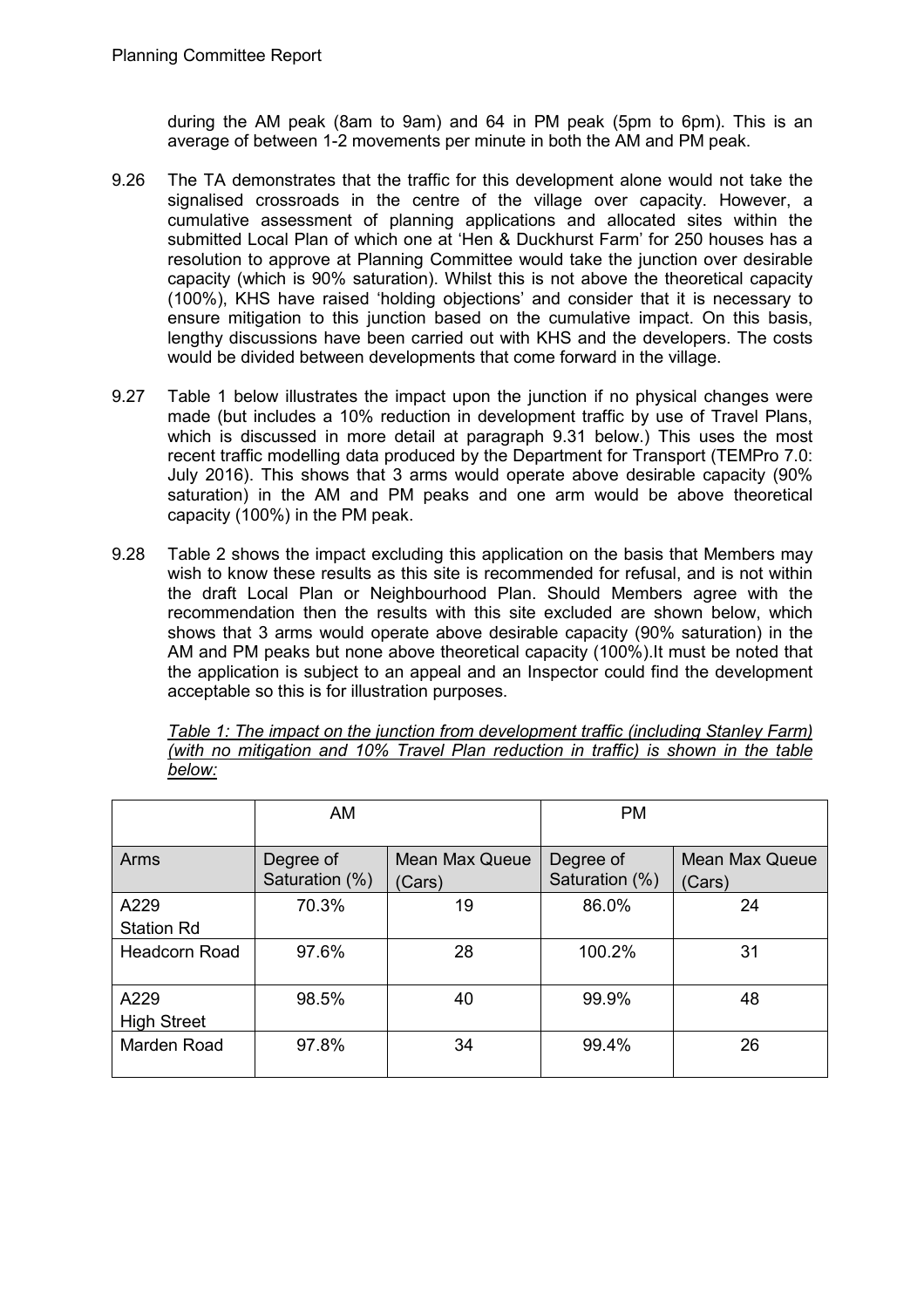|              |  |  |  |  | Table 2: The impact on the junction from development traffic (excluding Stanley     |  |  |  |
|--------------|--|--|--|--|-------------------------------------------------------------------------------------|--|--|--|
|              |  |  |  |  | Farm) (with no mitigation and 10% Travel Plan reduction in traffic) is shown in the |  |  |  |
| table below: |  |  |  |  |                                                                                     |  |  |  |

|                            | AM                          |                                 | <b>PM</b>                   |                                 |  |  |
|----------------------------|-----------------------------|---------------------------------|-----------------------------|---------------------------------|--|--|
| Arms                       | Degree of<br>Saturation (%) | <b>Mean Max Queue</b><br>(Cars) | Degree of<br>Saturation (%) | <b>Mean Max Queue</b><br>(Cars) |  |  |
| A229<br><b>Station Rd</b>  | 76.8%                       | 20                              | 76.4%                       | 22                              |  |  |
| <b>Headcorn Road</b>       | 92.4%                       | 23                              | 98.6%                       | 29                              |  |  |
| A229<br><b>High Street</b> | 93.6%                       | 34                              | 97.7%                       | 37                              |  |  |
| Marden Road                | 94.0%                       | 31                              | 98.5%                       | 25                              |  |  |

- 9.29 Based on KHS objections, work has been carried out on potential improvements by the Council's transport consultants and developers, based on an assessment of traffic in 2022, as these sites are anticipated to come forward over this period. The crossroads is relatively constrained by existing properties and third party land meaning that a wholesale re-design of the junction is not possible, as can be the case for rural junctions. As such, mitigation that maximise vehicular capacity whilst staying within the highway boundaries have been designed. These improvements (including a new crossing to the south) cost a total of approximately £277,100 which equates to £39,490 for this development.
- 9.30 The main change involves the footway on the southwest side of the junction (High Street arm) being removed to create an additional lane for traffic (creating a right turn) and changes to the stop line position with pedestrians routed via Chestnut Avenue. Consequently the crossing point here and bus stop would also be removed and relocated further south. On the Marden Road arm the stop line and crossing would be moved back slightly with the road widened, and a new footway would be provided to Chestnut Avenue. On the Headcorn Road arm the stop line and crossing would be moved back slightly. There would be no changes on the Station Road arm.
- 9.31 In addition, a comprehensive and robust Residential Travel Plan has been sought and submitted by the applicant in order to seek a 10% reduction in development traffic by 2022 (and also for the other sites). Management, monitoring, and review would be built into the Travel Plan over a 10 year period to seek to ensure the plan is working. This would be secured under the Section 106 agreement with a monitoring fee. Also proposed are mitigation measures targeting existing residents within the village should the 10% target not be achieved (at the developer's expense). This would seek to achieve a 5% reduction covering the development and the wider village. The Travel Plan has been accepted by KHS.
- 9.32 Table 3 below illustrates the impact upon the junction if the physical changes outlined above were made (including the 10% reduction from Travel Plans). This shows that 1 arm would operate above desirable capacity (90%) in the AM peak and 3 arms in the PM peak but none above theoretical capacity (100%). The results largely show a reduced saturation of the junction and car que lengths in all but one case being reduced.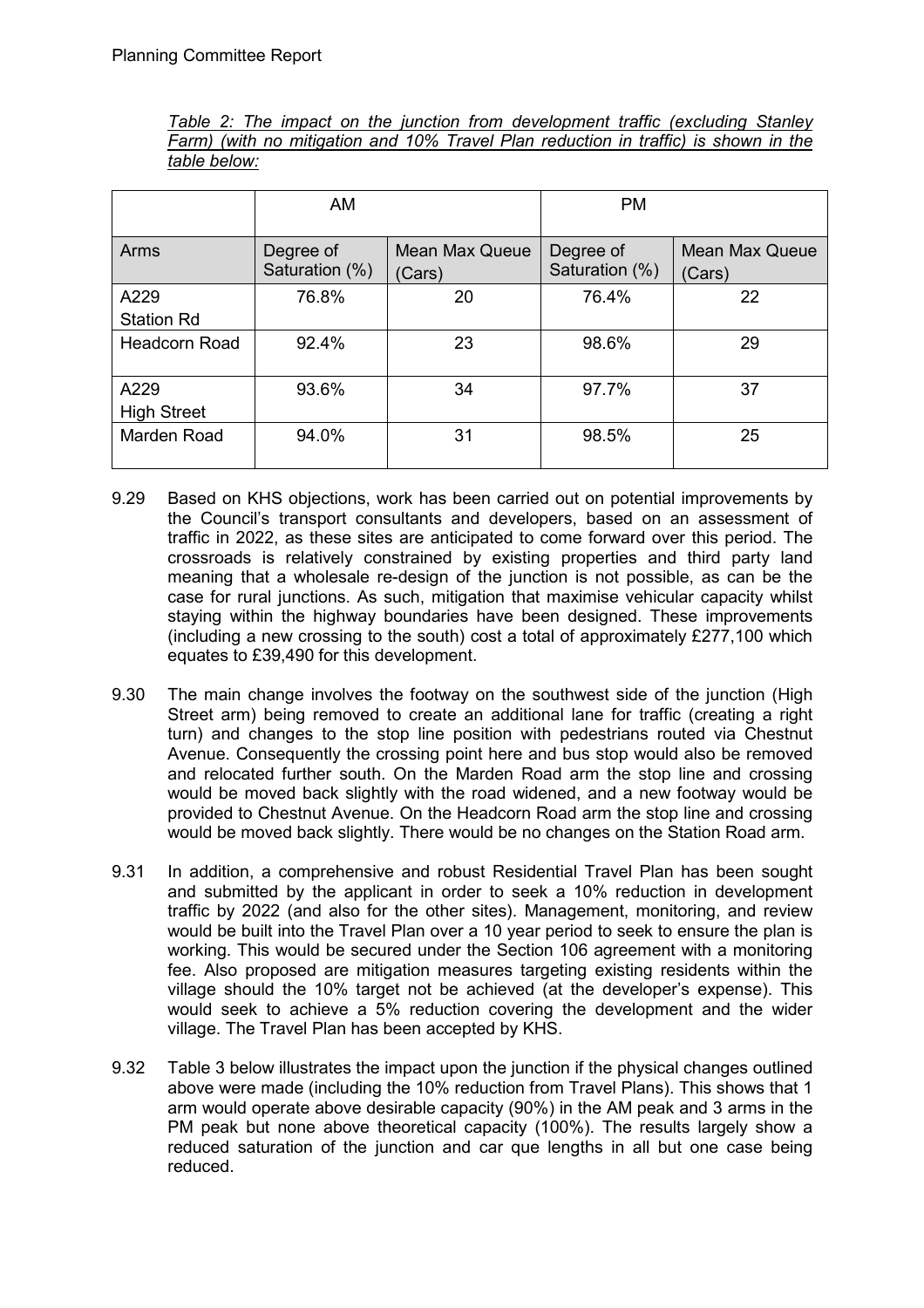|                            | AM                          |                                 | <b>PM</b>                   |                                 |
|----------------------------|-----------------------------|---------------------------------|-----------------------------|---------------------------------|
| Arms                       | Degree of<br>Saturation (%) | <b>Mean Max Queue</b><br>(Cars) | Degree of<br>Saturation (%) | <b>Mean Max Queue</b><br>(Cars) |
| A229                       | 79.6%                       | 20                              | 89.1%                       | 27                              |
| <b>Station Rd</b>          |                             |                                 |                             |                                 |
| <b>Headcorn Road</b>       | 89.2%                       | 23                              | 93.5%                       | 26                              |
| A229<br><b>High Street</b> | 90.0%                       | 29                              | 91.1%                       | 20                              |
| <b>Marden Road</b>         | 90.4%                       | 29                              | 92.1%                       | 22                              |

*Table 3: The impact on the junction from all development traffic (with mitigation and 10% Travel Plan reduction in traffic) is shown in the table below:*

- 9.33 KHS consider that this impact in terms of traffic/congestion would be severe, *"as three of the four junction arms are shown to operate above practical capacity (90%)."*  It should be noted that KHS have provided advice on the results excluding Stanley Farm which are set out in Table 4 below. They did not raise any objections to traffic/congestion in this scenario and therefore set the threshold for traffic/congestion 'severity' at 90%. The implications for breaching the 90% level result in an increase in 1 additional car queuing on three arms in the AM, and 2 additional cars on one arm and 1 on another arm in the PM (as set out in Table 4 below). It is considered that this impact above 90% does not result in the traffic impact being severe and is therefore not sound grounds to refuse the application.
- 9.34 Again, Members may wish to know the model results with Stanley Farm traffic excluded which are shown below in Table 4. This shows all arms within desirable capacity (90%) and to which KHS raise no objections on traffic/congestion grounds. It is outlined again that the application is subject to an appeal and an Inspector could find the development acceptable so this is for illustration purposes. However, it is reiterated that even with Stanley Farm included, the impact with mitigation is considered to be acceptable from a traffic/congestion perspective.

| <u> vuur.</u>              |                             |                                 |                             |                                 |  |  |  |  |  |
|----------------------------|-----------------------------|---------------------------------|-----------------------------|---------------------------------|--|--|--|--|--|
|                            | AM                          |                                 | <b>PM</b>                   |                                 |  |  |  |  |  |
| Arms                       | Degree of<br>Saturation (%) | <b>Mean Max Queue</b><br>(Cars) | Degree of<br>Saturation (%) | <b>Mean Max Queue</b><br>(Cars) |  |  |  |  |  |
| A229<br><b>Station Rd</b>  | 78.0%                       | 20                              | 89.2%                       | 27                              |  |  |  |  |  |
| Headcorn Road              | 87.8%                       | 22                              | 90.0%                       | 24                              |  |  |  |  |  |
| A229<br><b>High Street</b> | 87.9%                       | 28                              | 86.6%                       | 20                              |  |  |  |  |  |
| Marden Road                | 88.5%                       | 28                              | 89.1%                       | 21                              |  |  |  |  |  |

*Table 4: The impact on the junction from all development traffic excluding Stanley Farm (with mitigation and 10% Travel Plan reduction in traffic) is shown in the table below:*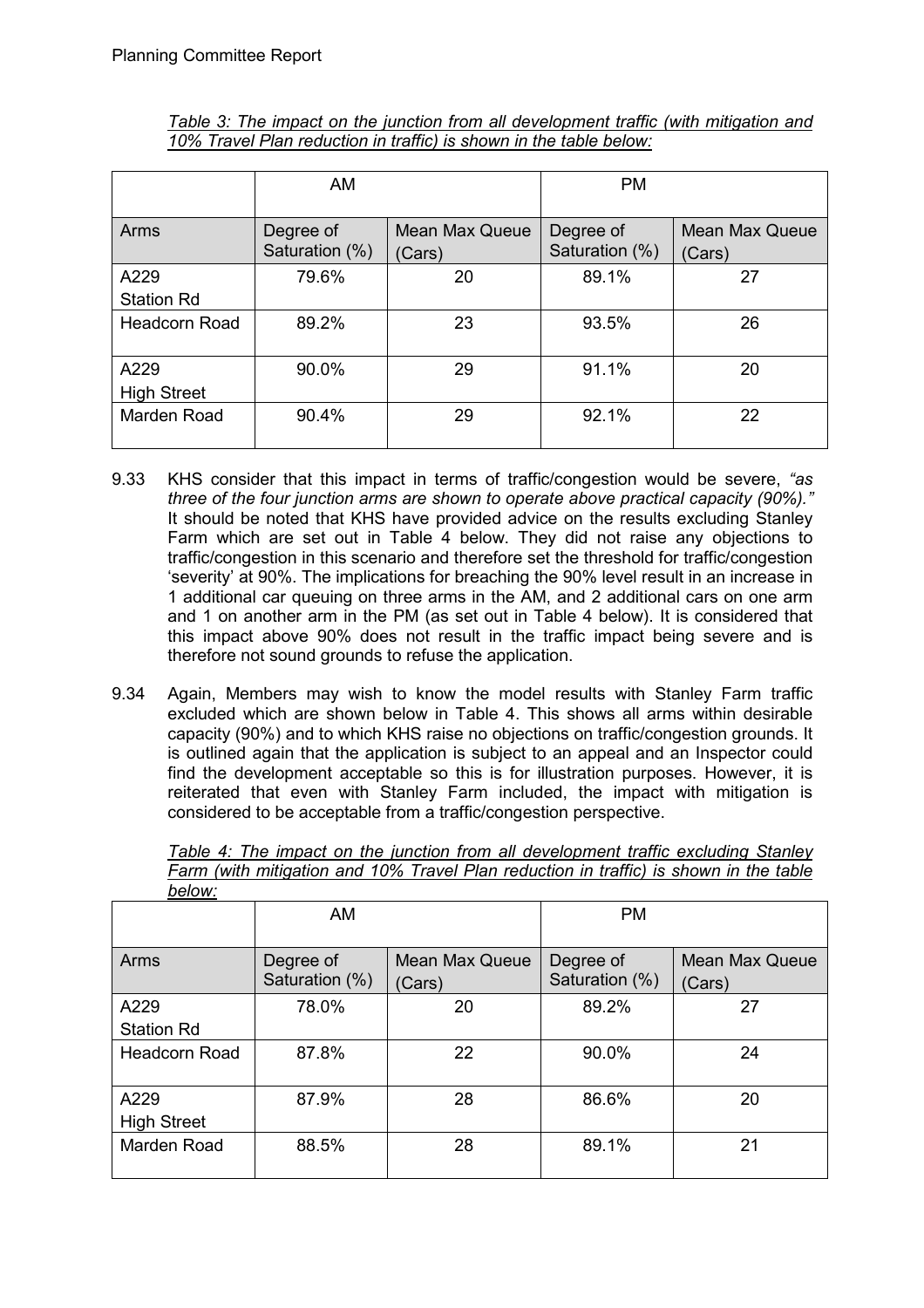- 9.35 In terms of road user safety and convenience, as outlined above, the footway on the southwest side of the junction (High Street arm) would need to be removed to create an additional lane for traffic, and consequently the crossing point here and bus stop would also be removed. The mitigation scheme therefore provides for a new crossing and bus stop further south. KHS raise objection to this on safety grounds on the basis that pedestrians may still attempt to cross the High Street near the junction. However, a safety audit of the works to the crossroads also raised this issue but recommended that measures are incorporated to deter pedestrians crossing at this location, such as the installation of pedestrian guard rail and/or landscaping features. It is considered that a guard rail could be provided to overcome this issue and as such the KHS objection is not considered grounds to refuse planning permission for this application. As this issue can be resolved, this is certainly not considered to result in a 'severe' impact such to warrant objection to the development, this ultimately being the test within the NPPF.
- 9.36 Suggestions have been made to use the adjacent verge to the west of Station Road (in third party ownership) to provide a pavement which could potentially mean the crossing point could remain. Being in third party ownership, the applicant has no control of this land and therefore cannot ensure any proposals would be carried out. To impose such a condition would not be enforceable or reasonable and so would not pass the tests for planning conditions.
- 9.37 KHS have raised two other issues, firstly relating to assumptions made in terms of the number of cars that can wait to turn right without blocking through movements on Station Road and High Street, and secondly, the waiting time for pedestrians to cross at the traffic lights being over three minutes, which they consider could encourage more pedestrians to undertake uncontrolled crossing movements. Rather disappointedly, KHS only raised these matters under their latest set of advice (despite them being part of the modelling previously). The transport consultants for the adjoining 'Redrow' site have respond to these points and provided photographic evidence of 3 cars waiting and a car/van passing which vindicates this assumption. With regard to the waiting time, they advise that the signals operate under a MOVA controller (software that responds to the demand on each arm) and they have observed that there are currently numerous examples of waiting times in the 3 to 4 minute range and the maximum (238 seconds) were noted to be utilised at some of the busiest periods. As such, the situation would be no worse than existing and this is not considered to be grounds to object.
- 9.38 Local representations have also raised objections on the basis that pedestrians, including those with disabilities, will be negatively affected by the changes. The main impact upon pedestrians will be from the removal of the crossing and pavement on the Station Road arm. For people walking east to west from Headcorn Road to reach Marden Road (and vice versa), this would mean potentially carrying out three crossings as opposed to one. For all other routes no additional crossing would be necessary. For those heading north or south on the west side of the crossroads, they would have to walk via Chestnut Avenue. This is not considered to be a significantly longer or less attractive route to use. It is acknowledged that the changes would make some routes slightly longer but this is not considered to warrant refusal of the planning application. For clarification, the latest proposals do not narrow any pavements that would remain.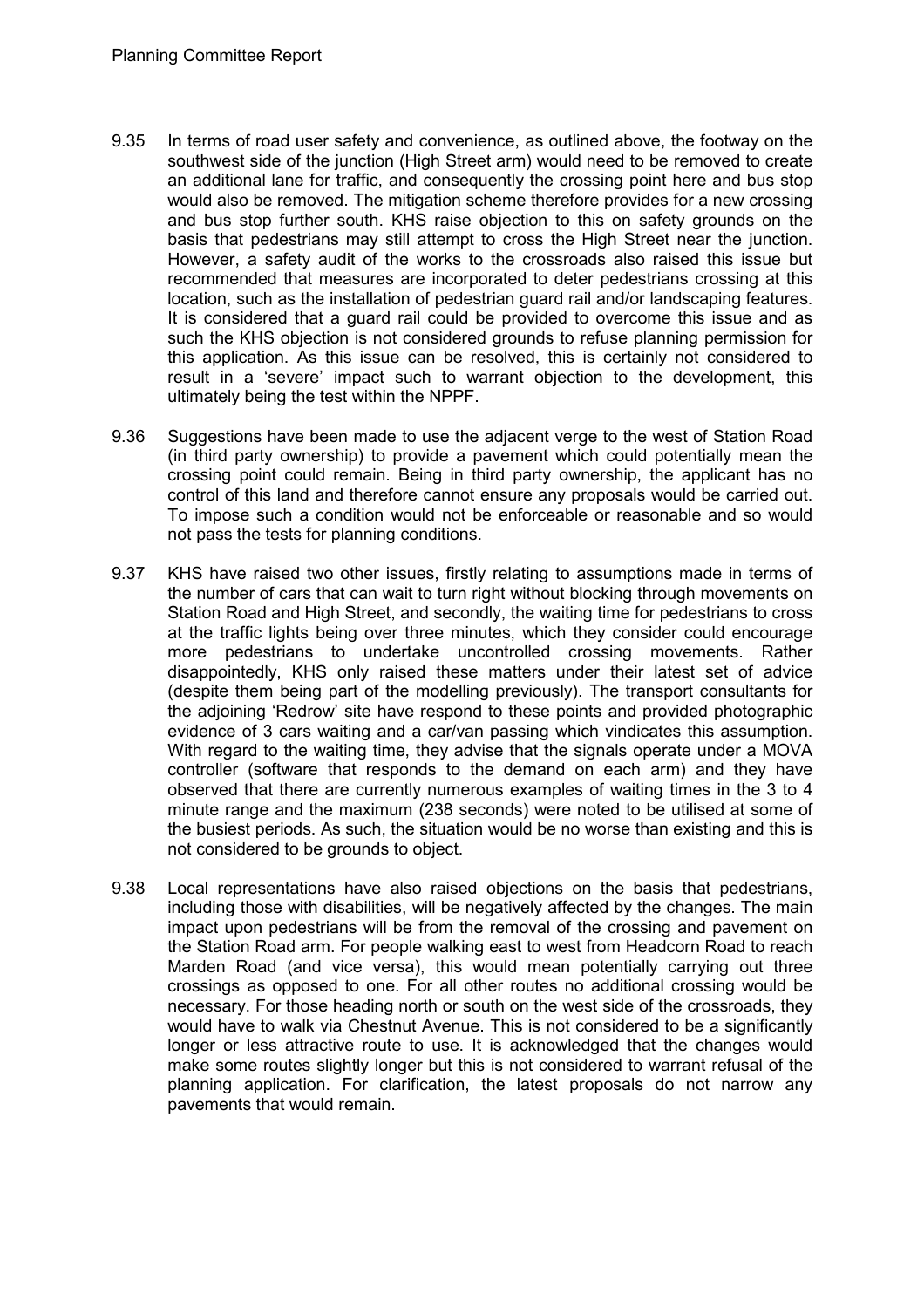#### *Public Transport Improvements*

- 9.39 In addition, in order to facilitate a traffic reduction and promote sustainable transport use by future residents and in line with the NPPF aim of manging pattern of development that facilitates the use of sustainable modes of transport and make the fullest possible use of public transport, improvements to the frequency of bus services and improvements to the train station would be secured.
- 9.40 Through negotiation, the bus operator 'Arriva' has committed to increase the frequency of services from hourly to half hourly with s106 funding to support this for the first 3 years of service. This would be at a cost of £146,300 per year and this would be divided between the outstanding developments within the village. For this development it would mean a financial contribution of £92,400. Bus stops are located with walking distance of the site meaning that future residents would utilise such improved bus services, and this would reduce reliance on the use of private motor vehicles.
- 9.41 With regard to the train station, 'Southeastern' have been working on a scheme of improvements to the station including a new forcecourt and transport interchange, improving public and passenger facilities to the station frontage and on the approach to provide a safer and clearer route, and improved cycle parking facilities. The costs of the works has been assessed as being approximately £1.1million and would be divided between developments within the village equating to  $£157.190$  for this development. This would be secured under the Section 106 agreement. In addition, a new pedestrian crossing on the A229 Station Road between Station Approach and Fishers Road would be secured which would provide a suitable link to the railway station.
- 9.42 These improvements to public transport would serve to promote sustainable travel for new residents in line with the NPPF, which encourages opportunities for sustainable transport modes to be taken up (para. 32), and such improvements would be in accordance with policy T23 of the Local Plan and policy PW1 of the NHP. The scale of the contributions are reasonably related to the proposals and based on costs provided by 'Arriva' and 'Southeastern'. Accordingly, I am satisfied that the necessary legal and policy tests would be met.
- 9.43 Policy T3 of the Local Plan refers to the requirement, where necessary and appropriate, for public transport facilities within significant developments. In this case the site provides good access to existing public transport points, which is in accordance with policy T21 of the Local Plan.
- 9.44 The NPPF states at paragraph 32,

*"Plans and decisions should take account of whether:* 

- *The opportunities for sustainable transport modes have been taken up depending on the nature and location of the site, to reduce the need for major transport infrastructure;*
- *Safe and suitable access to the site can be achieved for all people; and*
- *Improvements can be undertaken within the transport network that cost effectively limit the significant impacts of the development. Development should only be*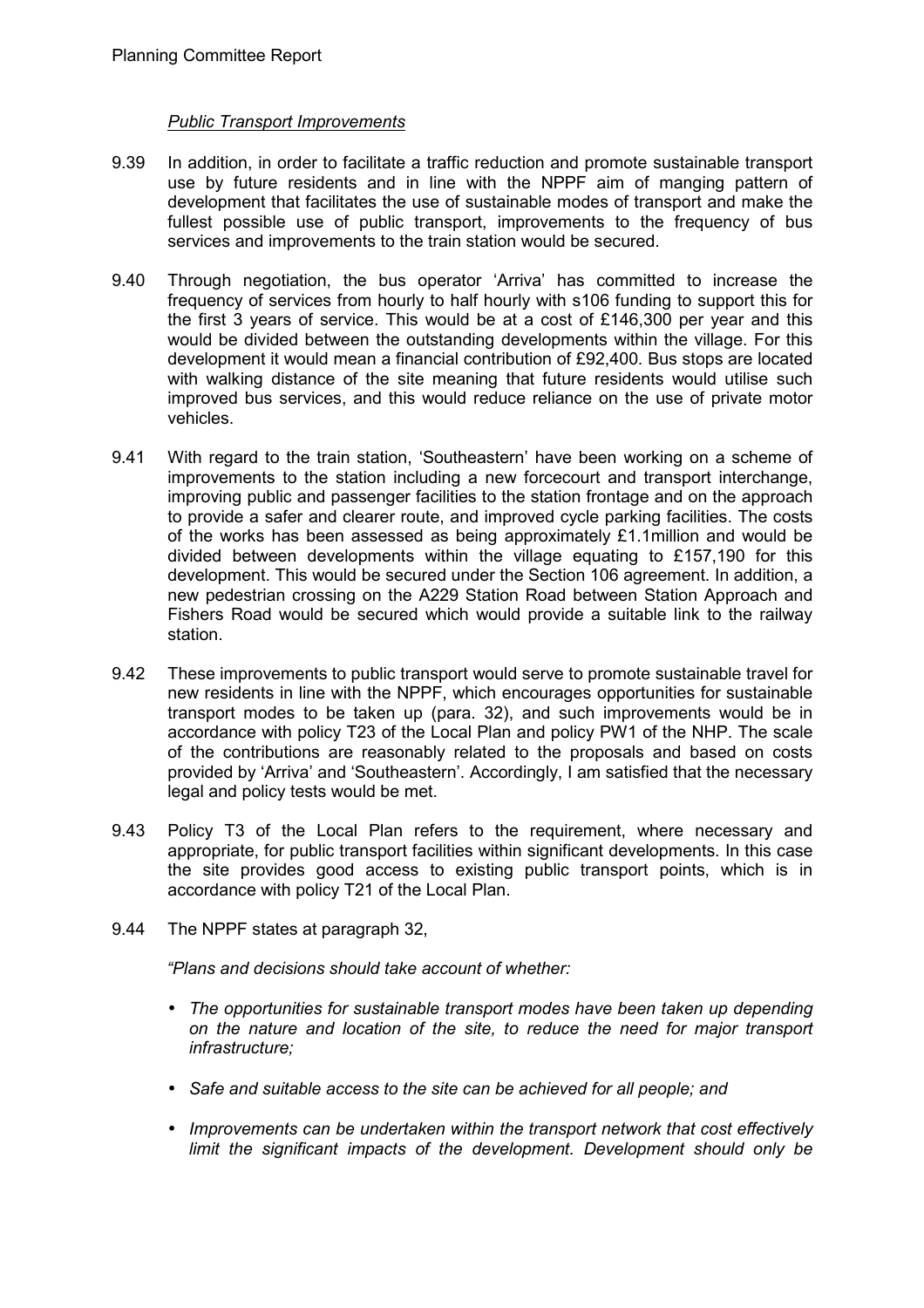*prevented or refused on transport grounds where the residual cumulative impacts of development are severe."* 

9.45 In conclusion, there are no objections from KHS to the development itself. The development would provide a robust Travel Plan, and contribute towards improvements to the bus service and train station, involving a total financial contribution of £249,590. Based on this, significant improvements to public transport would be secured, safe access to the site is possible, and works to the crossroads would be funded to mitigate the cumulative impact of this development with others in the village, and safety issues raised could be overcome through the use of guard railing. This would serve to limit any significant impacts and any residual impacts are not considered to be severe subject to the mitigation, despite the view of KHS.

## **Ecology**

- 9.46 The application is supported by an extended Phase 1 Ecology Survey which assessed the site for potential protected species and habitats. This report confirmed the biodiversity value of the site was largely confined to the boundaries of the site and the southern part of the site where natural habitats persist. The reports recommended further surveys in bats, hedgerows, Great Crested Newts (GCN), Reptiles, Dormice and Hedgehogs/Brown Hare/Harvest Mice.
- 9.47 A Phase 2 Ecology Appraisal was undertaken which carried out these additional surveys and concluded the following;
	- Bat Activity was very low in terms foraging and commuting and 16 trees were identified as having potential for roosting bats. These are largely located on the eastern and southern boundaries
	- The site is of little value to GCN and its value is restricted to the field boundaries and the development may result in a low-medium habitat loss. However, the impact can be mitigated through appropriate translocation and fencing and the creation of new habitat, amphibian friendly drainage and provision of good connectivity.
	- Survey results shown an absence of dormice
	- Reptile levels would be low and have submitted a mitigation strategy
	- Potential for European Hedgehog only and foraging habitat is not considered to be reduced as result of development. Fencing with access points recommended.
	- Breeding bird survey found that most habitat is associated with site boundaries and these should be retained and improved where possible.
	- Hedgerows on site have potential to meet criteria of important hedgerows on the site
- 9.48 KCC Biodiversity have reviewed the information submitted by the applicant and consider there to be a good understanding of any protected species on the site and the applicant's approach to mitigation and enhancement is appropriate in relation to biodiversity issues. Therefore, the development will follow the policy approach set out in paragraph 118 of the NPPF and the overall NPPF core principle of conserving the natural environment. Such measures could be secured by condition.

#### **Flood Risk and Drainage**

9.49 The application was supported by a flood risk assessment which confirms the site lies wholly within Flood Zone 1. The development would seek to drain to the existing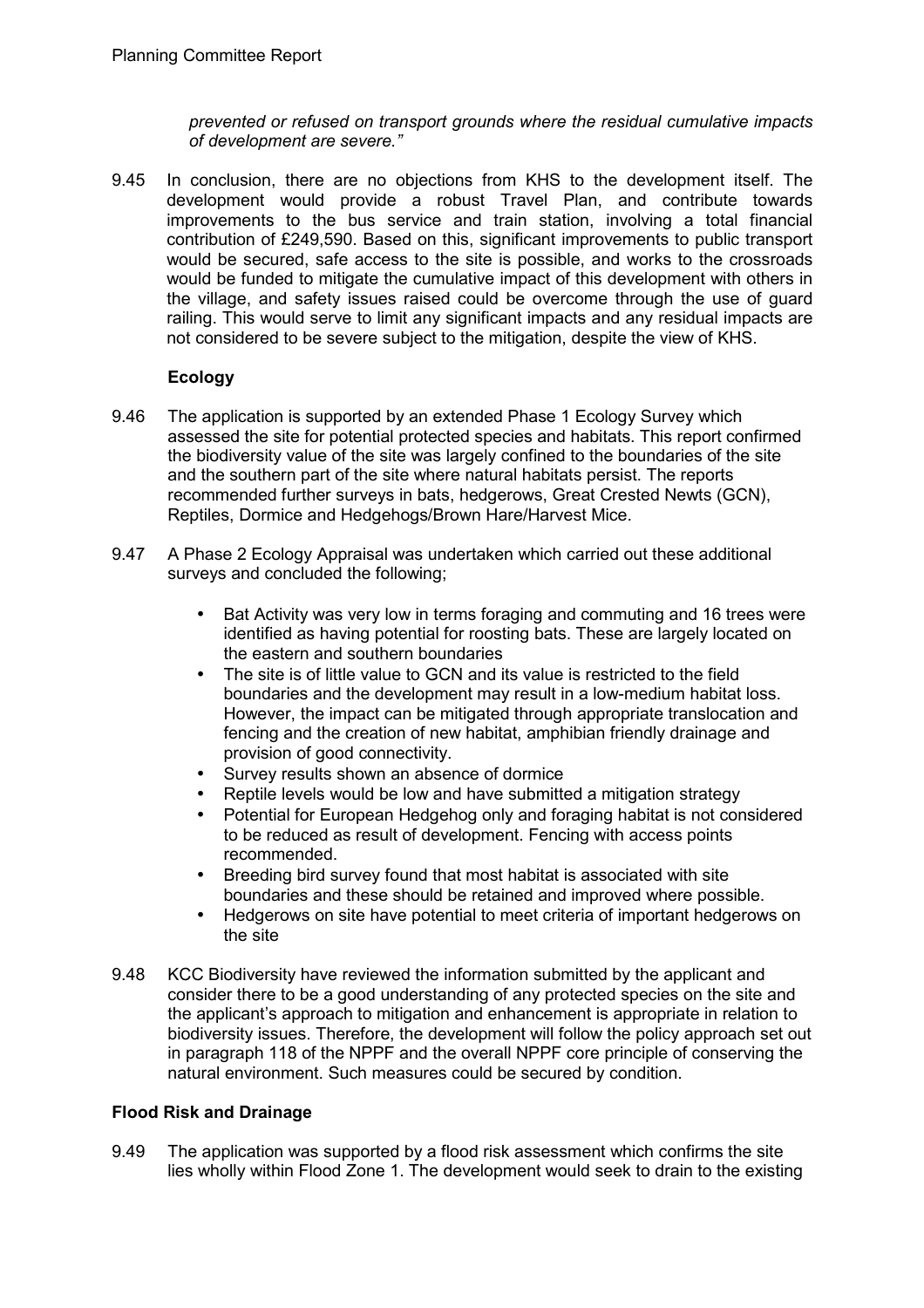stream and ditch through use of sustainable urban drainage measures which would limit run-off to the existing greenfield rates. The report sets out the required attenuation volume and concludes this can be accommodated within the site. This information has been reviewed by KCC Drainage and the Environment Agency. Further discussion was held with KCC drainage regarding the potential use of SUDS in order that sufficient certainty could be had in respect of this in relation to the proposed development. The advice was that any SUDS should be provided offline of the watercourse and that the culvert should be built over. The conclusion of these further discussions is that KCC are of the view that the development can manage its own surface water flows using detention basins and areas of permeable paving.

- 9.50 The Parish and local residents have raised the issue of foul water drainage in the village and Southern Water has stated that the proposal would increase flows to the public sewerage system, and as a result additional off site sewers, or improvements to existing sewers, will be required to provide sufficient capacity to service the development. Southern Water has asked for an informative to be added to any planning permission asking the applicant to contact ~Southern Water prior to commencement of the development in order to establish the additional infrastructure works needed.
- 9.51 The Surface Water Strategy and the Flood Risk Assessment submitted have been considered by the KCC SUDs officer; who was pleased to note the inclusion of open drainage features to provide treatment, conveyance and storage of surface water run-off within the site, prior to a controlled discharge off-site and the inclusion of source control features such as areas of permeable pavements for additional source control. The KCC officer therefore has no objection to the proposal subject to the conditions recommended
- 9.52 The Environmental Agency also has assessed the environmental implication of this development and are not opposing the construction of a pond on this site and do not object to the development provided an informative dealing with the issues of waste and pollution is imposed.
- 9.53 Section 98 of the Water Industry Act 1991 provides a legal mechanism through which the appropriate infrastructure can be requested. Southern Water requests that an informative setting out the need for the applicants to enter into formal agreement with them should be attached to any formal grant of planning consent. Also to ensure that the necessary foul water infrastructure measures are in place before the proposed dwellings are occupied. A planning condition could deal with such matters.

#### **Archaeology/Heritage**

- 9.54 The application was supported by a desk top archaeology report which considered the site to have low potential in terms of all archaeological periods. It also concludes that post-medieval activity on the site may have had impact on any underlying archaeological deposits should they exist. This report has been reviewed by KCC Archaeology who consider further post application investigation would be an appropriate approach in case of archaeological remains being found on the site. This could be dealt with by way of an appropriately worded planning condition which has been suggested by KCC.
- 9.55 There are no designated heritage assets on the site nor does the application lie within or affect the setting of any designated heritage asset.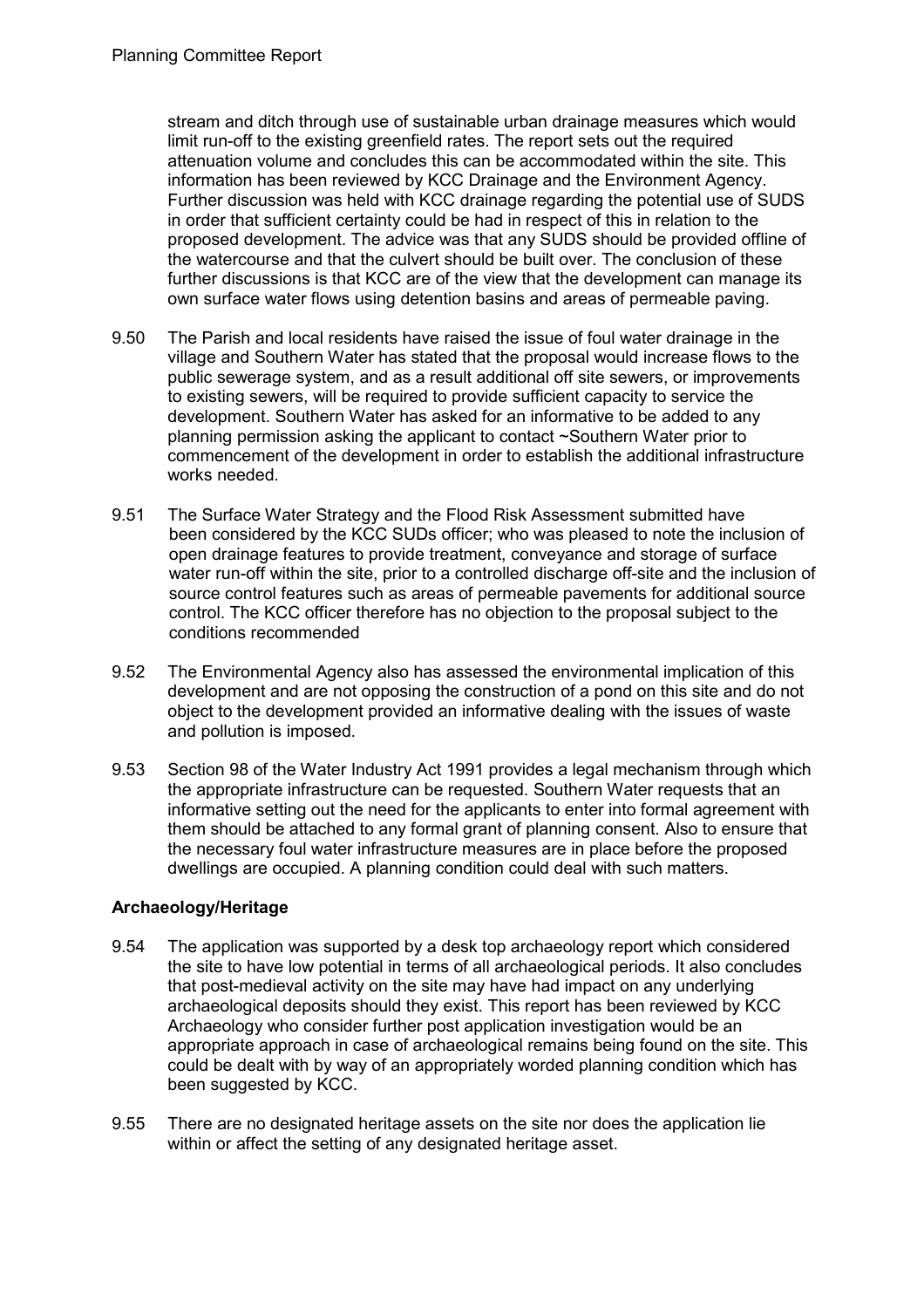## **Agricultural land classification**

9.56 The site has also been assessed in relation to the agricultural quality of the land by The Council's agricultural advisor.. He is of the view that the land is not likely to fall within the Best and Most Versatile Land and the loss of agricultural land is not considered to form a likely determining issue in the application. Thus I do not consider this matter is a matter which could justify the refusal of the application.

#### **Infrastructure contributions**

9.57 The development would have an impact on local infrastructure and capacity of local services and facilities. KCC Economic Development have reviewed the application and consider the development to have an impact on primary and secondary education, community services, youth services and the NHS have requested contributions towards the local healthcare facilities. Any request for contributions needs to be scrutinised, in accordance with Regulations 122 and 123 of the Community Infrastructure Levy (CIL) Regulations 2010. This has strict criterion that sets out that any obligation must meet the following requirements:

It is:

- (a) necessary to make the development acceptable in planning terms;
- (b) directly related to the development; and
- (c) fairly and reasonably related in scale and kind to the development.

A planning obligation ("obligation A") may not constitute a reason for granting planning permission to the extent that —

- (a) obligation A provides for the funding or provision of an infrastructure project or type of infrastructure; and .
- (b) five or more separate planning obligations that— .
- (i) relate to planning permissions granted for development within the area of the charging authority; and
- (ii) which provide for the funding or provision of that project, or type of infrastructure, have been entered into before the date that obligation A was entered into.
- 9.58 The above section came into force on  $6<sup>th</sup>$  April 2015 and means that planning obligations cannot pool more than 5 obligations of funding towards a single infrastructure project or type of infrastructure (since April 2010).
- 9.59 The NHS have requested £55,598 based on an average occupancy in relation to the size of the residential units towards improvements at the named surgeries of Staplehurst Health Centre Village) both of which are within 1 mile of the site. It is clear that the proposed development of 110 dwellings would result in additional demand placed on the health facilities and I consider that it would be appropriate if approving the application to secure the appropriate level of contribution.
- 9.60 There are requests made by Kent County Council as the Local Education Authority towards primary school education contributions that amount to £259,705.60 (£2360.96 per applicable house) towards the increase in teaching space at Staplehurst Primary School. There will be a greater demand placed on schools within the area from the occupants of the new 110 dwellings and information submitted by County shows that these are at capacity and as such the contribution is considered justified and appropriate.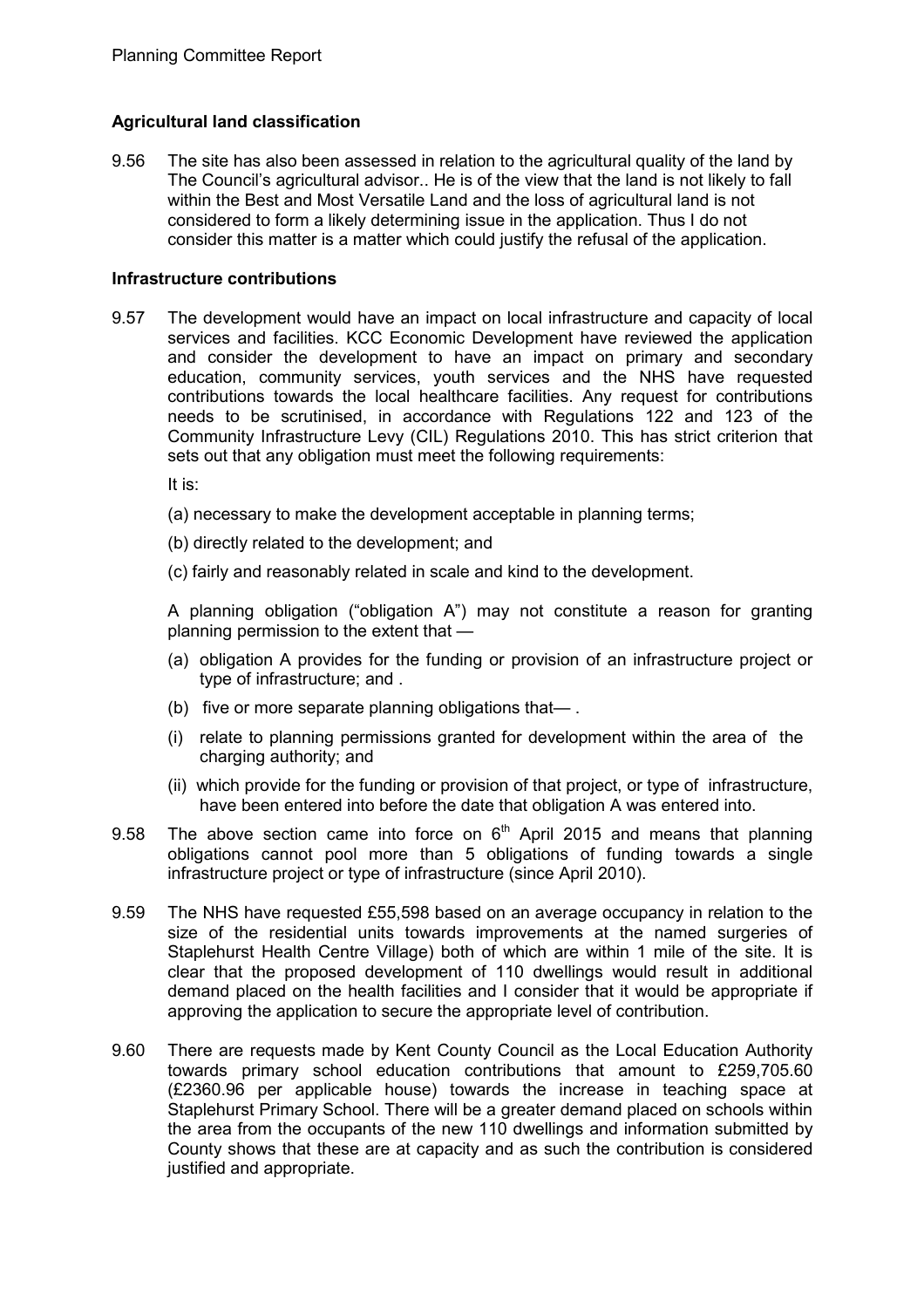- 9.61 In addition to a new primary school, there is also a request for contributions of £259,578.00 (£2359.80 per applicable house) towards the enhancement of teaching space at Maidstone Grammar School. There will be a greater demand placed on the local schools from the occupants of the new 110 dwellings and information submitted by County shows that these are at capacity and as such the contribution is considered justified and appropriate.
- 9.62 There is a request of £933.38 (£8.49 per dwelling) toward youth services sought by Kent County Council. This contribution would pay towards youth focused activities in Staplehurst. It is clear that the proposed development of 110 dwellings would result in additional demand placed on the youth facilities available in the area and I consider that it would be appropriate if approving the application to secure the appropriate level of contribution.
- 9.63 Kent County Council has sought £5281.74 (48.02 per dwelling) towards library services for new bookstock supplied to Staplehurst Library. It is clear that the proposed development of 110 dwellings would result in additional demand placed on the facilities at Staplehurst library and I consider that it would be appropriate if approving the application to secure the appropriate level of contribution.

## **10.0 CONCLUSION**

10.01. The site was lies to the edge of the settlement of Staplehurst, adjacent to the development boundary of the adopted MBLP 2000 local plan. The site has been considered through the preparation of the SVMBLP and the SNP and was not chosen to form part of the future development of Staplehurst. The council are able to demonstrate a five year supply and therefore can give due weight to the status of the existing development boundaries and the fact the development boundaries are retained in this location in the emerging plans, significant weight can be placed on the protection of this village edge. The plans would be contrary to ENV6, ENV28, ENV34 and the strategy of the emerging plans, particularly that of the neighbourhood plan which implants the localism agenda with a local planning context. The development will have localised adverse effects on the character of the countryside which is brought by the urbanising impact of the development which will be visible from Headcorn Road and the adjacent public rights of way and the loss of the hedgerow to create the new access. This impact of the development would cause harm to the Low Weald Landscape which is designated as a special landscape area within the 2000 plan and a landscape of local value within the emerging plan Therefore, as the housing needs of the village will be delivered by other allocated sites in the village and the development would be contrary to ENV28 there are no overriding reasons that would outweigh this harm and justify a departure from the development plan.

## **11.0 RECOMMENDATION**

#### **THAT THE PLANNING COMMITTEE INFORMS THE PLANNING INSPECTORATE THAT HAD THE APPEAL NOT BEEN SUBMITTED, THE COUNCIL WOULD REFUSED PLANNING PERMISSION FOR THE REASONS SET OUT BELOW:**

1. The development would result in an unjustified and unacceptable form of development which has associated urbanising effects that would be harmful to the countryside in this location which is located on a prominent gateway route into the